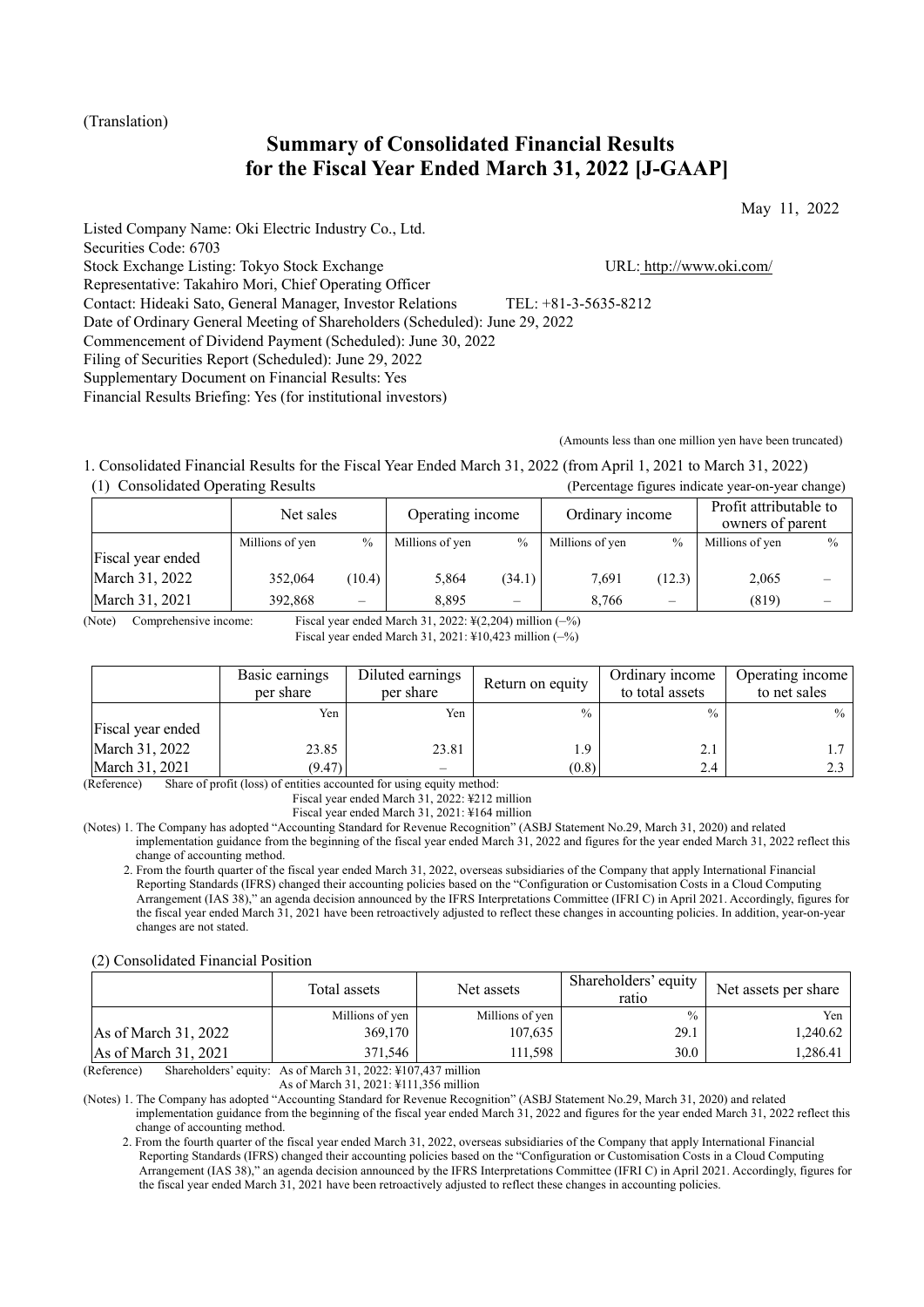## (3) Consolidated Cash Flows

|                   | Net cash<br>provided by (used in)<br>operating activities | Net cash<br>provided by (used in)<br>investing activities | Net cash<br>provided by (used in)<br>financing activities | Cash and cash<br>equivalents at end of<br>period |
|-------------------|-----------------------------------------------------------|-----------------------------------------------------------|-----------------------------------------------------------|--------------------------------------------------|
|                   | Millions of yen                                           | Millions of yen                                           | Millions of yen                                           | Millions of yen                                  |
| Fiscal year ended |                                                           |                                                           |                                                           |                                                  |
| March 31, 2022    | 5,921                                                     | (17,597)                                                  | 1,680                                                     | 33,379                                           |
| March 31, 2021    | 17,398                                                    | (13, 784)                                                 | (8, 852)                                                  | 41,830                                           |

## 2. Dividends

|                                                     |                          |                       | Dividend per share             | Total    | Dividend | Dividends to                   |                                |                              |
|-----------------------------------------------------|--------------------------|-----------------------|--------------------------------|----------|----------|--------------------------------|--------------------------------|------------------------------|
|                                                     | First<br>quarter-end     | Second<br>quarter-end | Third<br>quarter-end           | Year-end | Total    | dividend<br>amount<br>(Annual) | payout ratio<br>(Consolidated) | net assets<br>(Consolidated) |
|                                                     | Yen                      | Yen                   | Yen                            | Yen      | Yen      | Millions of yen                | $\frac{0}{0}$                  | $\frac{0}{0}$                |
| Fiscal year ended                                   |                          |                       |                                |          |          |                                |                                |                              |
| March 31, 2021                                      | $\overline{\phantom{0}}$ | 0.00                  | $\qquad \qquad \longleftarrow$ | 20.00    | 20.00    | 1,731                          | -                              | 1.6                          |
| March 31, 2022                                      | –                        | 0.00                  | $\qquad \qquad \longleftarrow$ | 30.00    | 30.00    | 2,597                          | 125.8                          | 2.4                          |
| Fiscal year ending<br>March 31, 2023<br>(Forecasts) | –                        | 0.00                  | -                              | 30.00    | 30.00    |                                | 86.6                           |                              |

## 3. Consolidated Results Forecasts for the Fiscal Year Ending March 31, 2023 (from April 1, 2022 to March 31, 2023)

|           | (Percentage figures indicate year-on-year change) |      |                   |      |                   |     |                                            |               |                             |  |  |
|-----------|---------------------------------------------------|------|-------------------|------|-------------------|-----|--------------------------------------------|---------------|-----------------------------|--|--|
|           | Net sales                                         |      | Operating income  |      | Ordinary income   |     | Profit attributable to<br>owners of parent |               | Basic earnings per<br>share |  |  |
|           | Millions of yen                                   |      | % Millions of yen |      | % Millions of yen |     | % Millions of yen                          | $\frac{0}{0}$ | Yen                         |  |  |
| Full year | 425,000                                           | 20.7 | 9.000             | 53.5 | 8.000             | 4.0 | 3.000                                      | 45.2          | 34.64                       |  |  |

Notes:

(1) Changes in significant subsidiaries during the period (changes in specified subsidiaries resulting in changes in the scope of consolidation): Yes

New: - (Company name: - ), Excluded: 1 company (Company name: Oki Data Corporation)

(Note) For details, please refer to "(5) Notes to Consolidated Financial Statements (Changes of Significant Subsidiaries during the Fiscal Year Ended March 31, 2022)" of "3. Consolidated Financial Statements and Significant Notes Thereto" on page 13 of the Attachment.

- (2) Changes in accounting policies, changes in accounting estimates and restatements
	- 1) Changes in accounting policies in accordance with revision of accounting standards, etc.: Yes
	- 2) Any changes in accounting policies other than 1) above: None
	- 3) Changes in accounting estimates: None
	- 4) Restatements: None

(Note) For details, please refer to "(5) Notes to Consolidated Financial Statements (Changes in Accounting Policies)" of "3. Consolidated Financial Statements and Significant Notes Thereto" on page 13 of the Attachment.

(3) Number of shares issued (common stock)

- 1) Number of shares issued at the end of the period (including treasury shares) As of March 31, 2022: 87,217,602 shares As of March 31, 2021: 87,217,602 shares
- 2) Number of treasury shares at the end of the period As of March 31, 2022: 617,937 shares As of March 31, 2021: 653,801 shares
- 3) Average number of shares during the period Fiscal Year ended March 31, 2022: 86,600,373 shares Fiscal Year ended March 31, 2021: 86,564,407 shares

(Note) For information on the number of shares for the basis for calculating basic earnings per share (consolidated), please refer to "Per Share Information" on page 17 of the Attachment.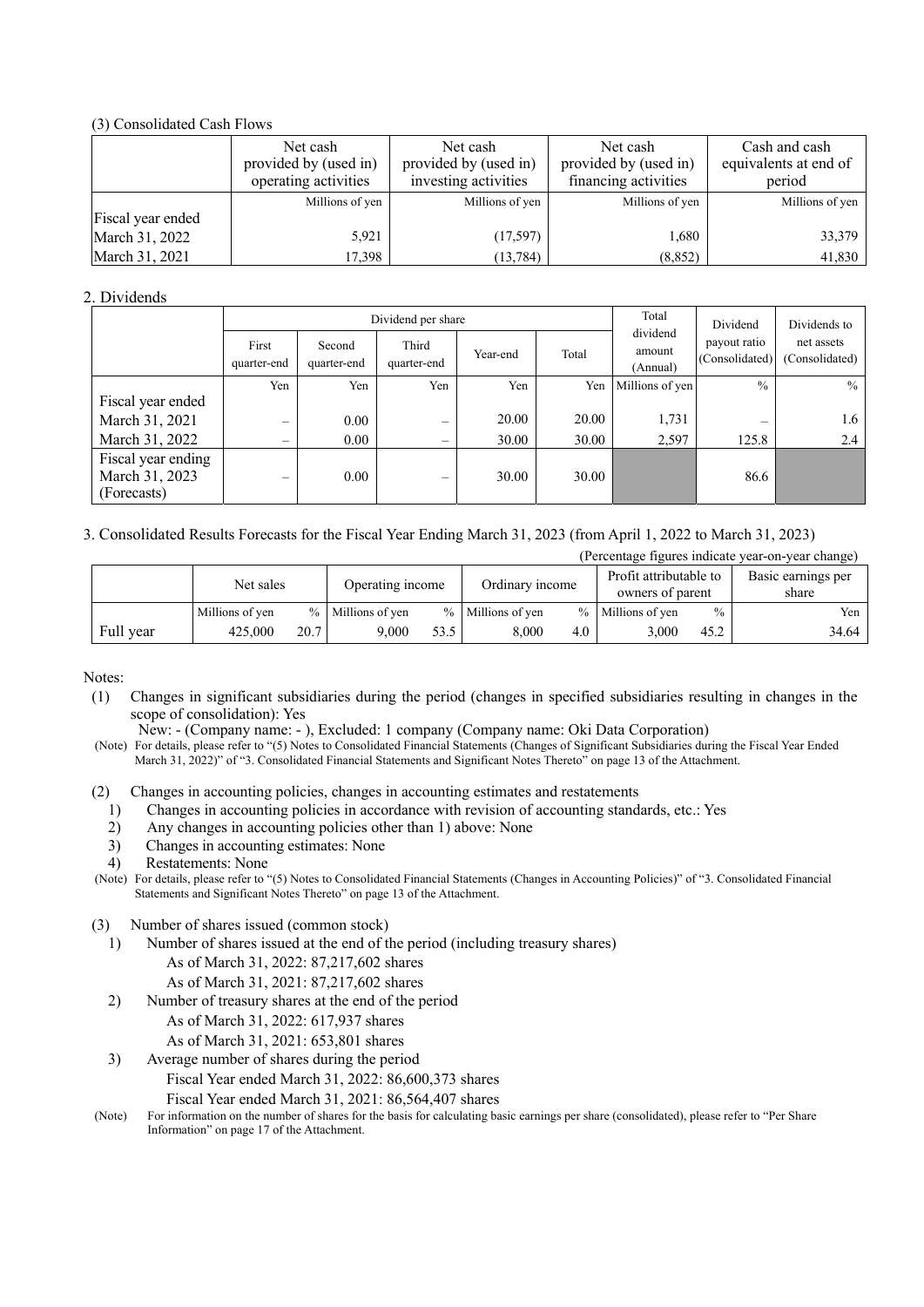#### (Reference) Summary of Non-consolidated Financial Results

| (1) Non-consolidated Operating Results |                 |               |                  | (Percentage figures indicate year-on-year change) |                 |               |                 |               |
|----------------------------------------|-----------------|---------------|------------------|---------------------------------------------------|-----------------|---------------|-----------------|---------------|
|                                        | Net sales       |               | Operating income |                                                   | Ordinary income |               | Profit          |               |
|                                        | Millions of yen | $\frac{0}{0}$ | Millions of yen  | $\frac{0}{0}$                                     | Millions of yen | $\frac{0}{0}$ | Millions of yen | $\frac{0}{0}$ |
| Fiscal year ended                      |                 |               |                  |                                                   |                 |               |                 |               |
| March 31, 2022                         | 222,848         | 3.0           | (13,002)         |                                                   | (3,290)         |               | (3,787)         |               |
| March 31, 2021                         | 216,445         | (13.2)        | (948)            |                                                   | 3,539           | 75.1          | 1.258           | (92.5)        |

Non-consolidated Financial Results for the Fiscal Year Ended March 31, 2022 (from April 1, 2021 to March 31, 2022)

|                   | Basic earnings per share | Diluted earnings per share |
|-------------------|--------------------------|----------------------------|
|                   | Yen                      | Yen                        |
| Fiscal year ended |                          |                            |
| March 31, 2022    | (43.74)                  |                            |
| March 31, 2021    | 14.54                    | 14.51                      |

(Note) The Company has adopted "Accounting Standard for Revenue Recognition" (ASBJ Statement No.29, March 31, 2020) and related implementation guidance from the beginning of the fiscal year ended March 31, 2022 and figures for the year ended March 31, 2022 reflect this change of accounting method.

(2) Non-consolidated Financial Position

|                        | Total assets    | Net assets      | Shareholders' equity<br>ratio | Net assets per share |
|------------------------|-----------------|-----------------|-------------------------------|----------------------|
|                        | Millions of yen | Millions of yen | $\%$                          | Yen                  |
| As of March 31, 2022   | 299,957         | 81,886          | 27.3                          | 943.98               |
| As of March $31, 2021$ | 288.671         | 89,898          | 31.1                          | .036.59              |

(Reference) Shareholders' equity: As of March 31, 2022: ¥81,748 million

As of March 31, 2021: ¥89,730 million

(Note) The Company has adopted "Accounting Standard for Revenue Recognition" (ASBJ Statement No.29, March 31, 2020) and related implementation guidance from the beginning of the fiscal year ended March 31, 2022 and figures for the year ended March 31, 2022 reflect this change of accounting method.

#### Financial results reports are exempt from audit conducted by certified public accountants or an audit corporation.

## Explanation regarding appropriate use of results projection and other special notes

(Warning on forward-looking statements)

The forward-looking statements including the forecasts for the financial results contained in this document are based on information currently available to the Company and certain assumptions that the Company deems to be reasonable, and actual results may differ from such statements due to a variety of factors. For the conditions assumed for the results forecasts and notes on the use of such forecasts, please refer to "Outlook for the fiscal year ending March 31, 2023" of "1. Overview of Operating Results and Others, (1) Analysis of Operating Results" on page 4 of the Attachment.

(How to obtain supplementary document on financial results)

The Company is scheduled to hold a financial results briefing for institutional investors on May 11, 2022 (Wednesday). The document on financial results is disclosed on TDNet at the same time as this Summary of Consolidated Financial Results and is also made available on the Company's website on the same day.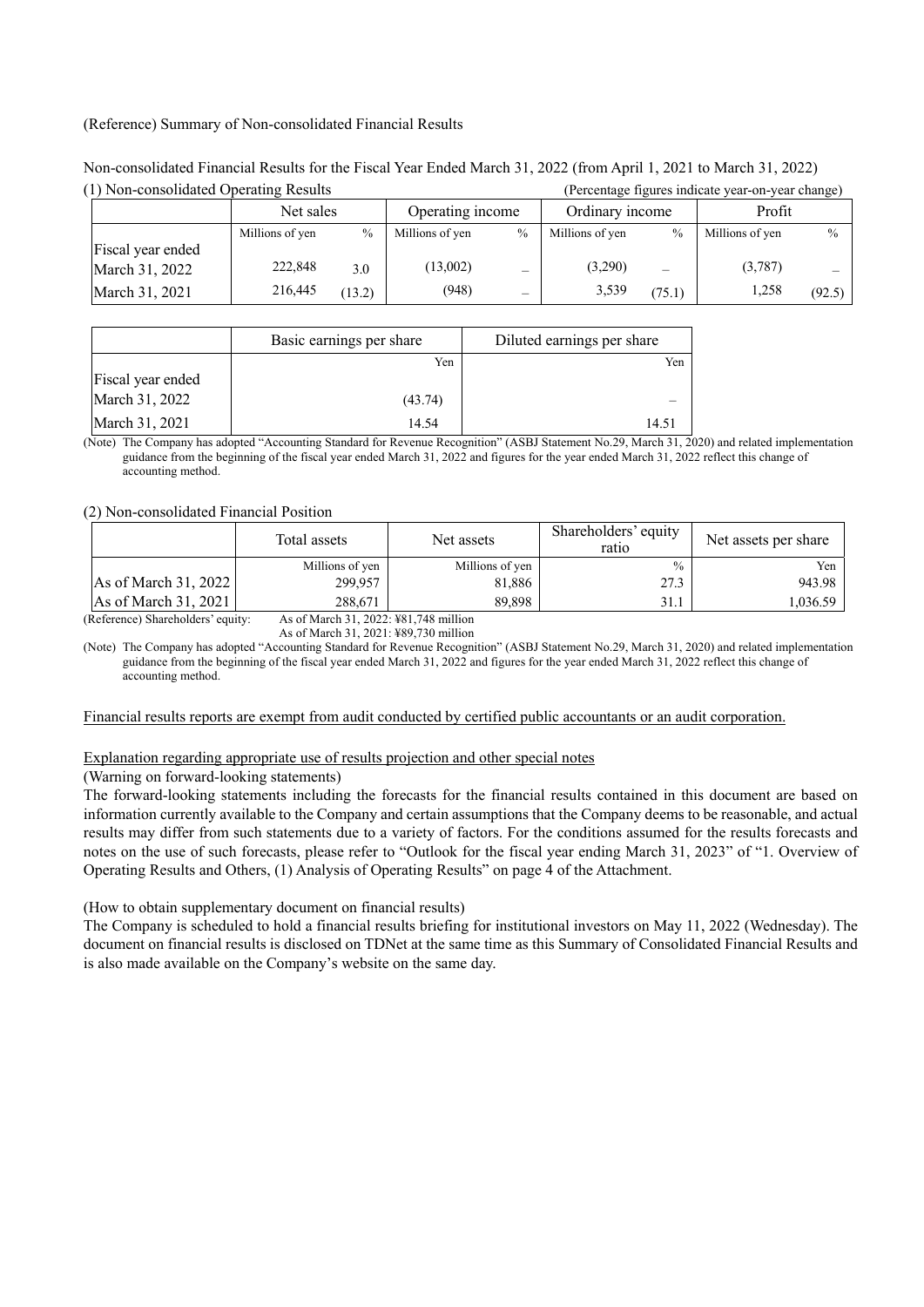## Contents of the Attachment

| (3) Basic Policy Concerning the Distribution of Profits and the Dividend Distributions for the Fiscal Year |  |
|------------------------------------------------------------------------------------------------------------|--|
|                                                                                                            |  |
|                                                                                                            |  |
|                                                                                                            |  |
|                                                                                                            |  |
|                                                                                                            |  |
|                                                                                                            |  |
|                                                                                                            |  |
|                                                                                                            |  |
|                                                                                                            |  |
|                                                                                                            |  |
|                                                                                                            |  |
| (Changes of Significant Subsidiaries during the Fiscal Year ended March 31, 2022) 13                       |  |
|                                                                                                            |  |
|                                                                                                            |  |
|                                                                                                            |  |
|                                                                                                            |  |
|                                                                                                            |  |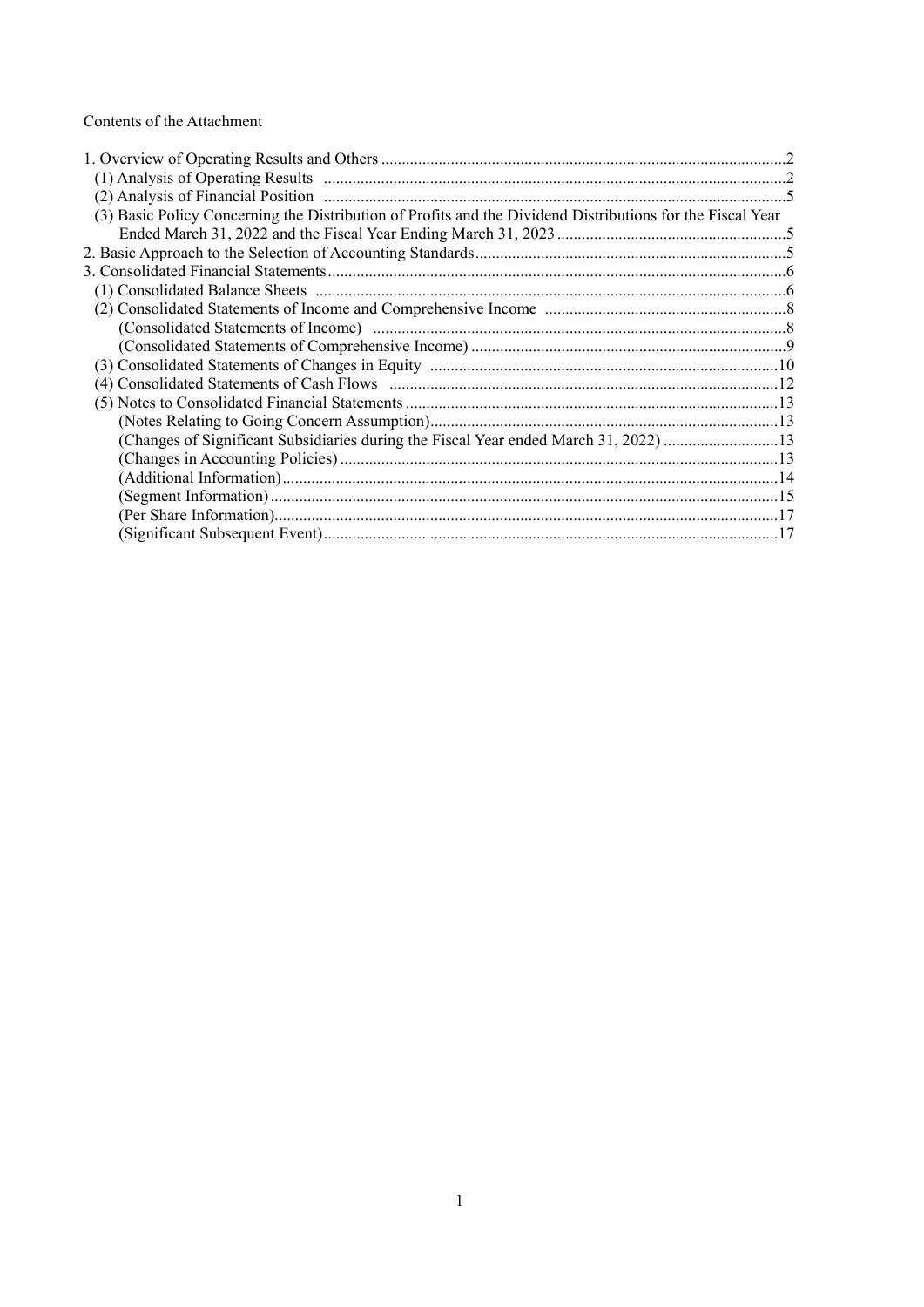#### **1. Overview of Operating Results and Others**

- (1) Analysis of Operating Results
	- 1) Results of operations for the fiscal year under review (April 1, 2021 to March 31, 2022) The COVID-19 situation has varied by region. Due to progress on vaccination, economic activity has normalized in Europe and the United States. However, resurgence of the virus has forced a repeated restriction of activity in some regions, and there is still no prospect that the situation will return to normal. In addition, supply chain disruptions are growing more serious, particularly with regard to shortages of raw materials (notably for semiconductors) and soaring raw material prices. Owing to these factors, plus mounting geopolitical risks, the outlook remains uncertain.

In this environment, OKI continues to promote structural reforms with the aim of establishing a foundation for sustainable growth through the resolution of social issues. At the same time, based on the materiality of the OKI Group, we are working to realize products and services that resolve seven social issues (aging problems, natural disasters, traffic issues, environmental issues, labor shortages, labor productivity, and infectious diseases).

In the fiscal year ended March 31, 2022, net sales were ¥352.1 billion (a year-on-year decrease of ¥40.8 billion, or 10.4%). Sales to manufacturers of FA/semiconductor manufacturing equipment, which have been on a recovery trend since the end of the previous fiscal year, remained strong. Even so, we continue to experience production delays due to protracted instability in the supply of parts and materials, as well as a growing range of parts and materials that we are unable to procure. In addition, sales decreased substantially due to the impact of large-scale projects in the previous fiscal year.

Operating income was ¥5.9 billion, down ¥3.0 billion year on year. The supply chain had a major impact on profit, mainly due to shortages and soaring prices of materials. We successfully offset some of this impact through structural reforms, which lowered fixed costs. In addition, the reversal of an allowance for ATM receivables in China provided a ¥3.2 billion upside. We estimate that production delays due to material shortages lowered net sales by approximately ¥30.0 billion and operating income by ¥8.3 billion.

Ordinary income was ¥7.7 billion (down ¥1.1 billion year on year), mainly due to an improvement in foreign exchange gains and losses included in the non-operating segment.

In addition, the sale of assets generated ¥1.1 billion in extraordinary income, and the Company recorded extraordinary losses of ¥2.8 billion for business restructuring expenses associated with the closure of a printer plant in China and structural reforms at sales companies in Europe and the United States. Income taxes amounted to ¥2.1 billion. As a result of these factors, profit attributable to owners of the parent was ¥2.1 billion (a ¥2.9 billion year-on-year improvement).

The Company has adopted "Accounting Standard for Revenue Recognition" (ASBJ Statement No.29, March 31, 2020) and related implementation guidance from the beginning of the fiscal year ended March 31, 2022. As a result, net sales decreased by ¥0.6 billion. Also, from the fourth quarter of the fiscal year ended March 31, 2022, overseas subsidiaries of the Company that apply International Financial Reporting Standards (IFRS) changed their accounting policies based on the "Configuration or Customisation Costs in a Cloud Computing Arrangement (IAS 38)," an agenda decision announced by the IFRS Interpretations Committee (IFRI C) in April 2021. Accordingly, figures for the fiscal year ended March 31, 2021 have been retroactively adjusted to reflect these changes in accounting policies. For details, please refer to "(5) Notes to Consolidated Financial Statements (Changes in Accounting Policies)" of "3. Consolidated Financial Statements and Significant Notes Thereto."

| (Billions of yen)                                | Fiscal year ended March 31,<br>2022 | Fiscal year ended March 31,<br>2021 | Year-on-year change rate |
|--------------------------------------------------|-------------------------------------|-------------------------------------|--------------------------|
| Net sales                                        | 352.1                               | 392.9                               | $(10.4)\%$               |
| Operating income                                 | 5.9                                 | 8.9                                 | $(34.1)\%$               |
| Ordinary income                                  | 7.7                                 | 8.8                                 | $(12.3)\%$               |
| Profit(loss) attributable to<br>owners of parent | 2.1                                 | (0.8)                               |                          |

Net sales and operating income to external customers by business segment were as follows.

From the beginning the fiscal year ended March 31, 2022, the reportable segment classification and the method of measuring have been changed. Therefore, in the comparison of the same period of the previous fiscal year below, figures for the same period of the previous fiscal year are compared with figures reclassified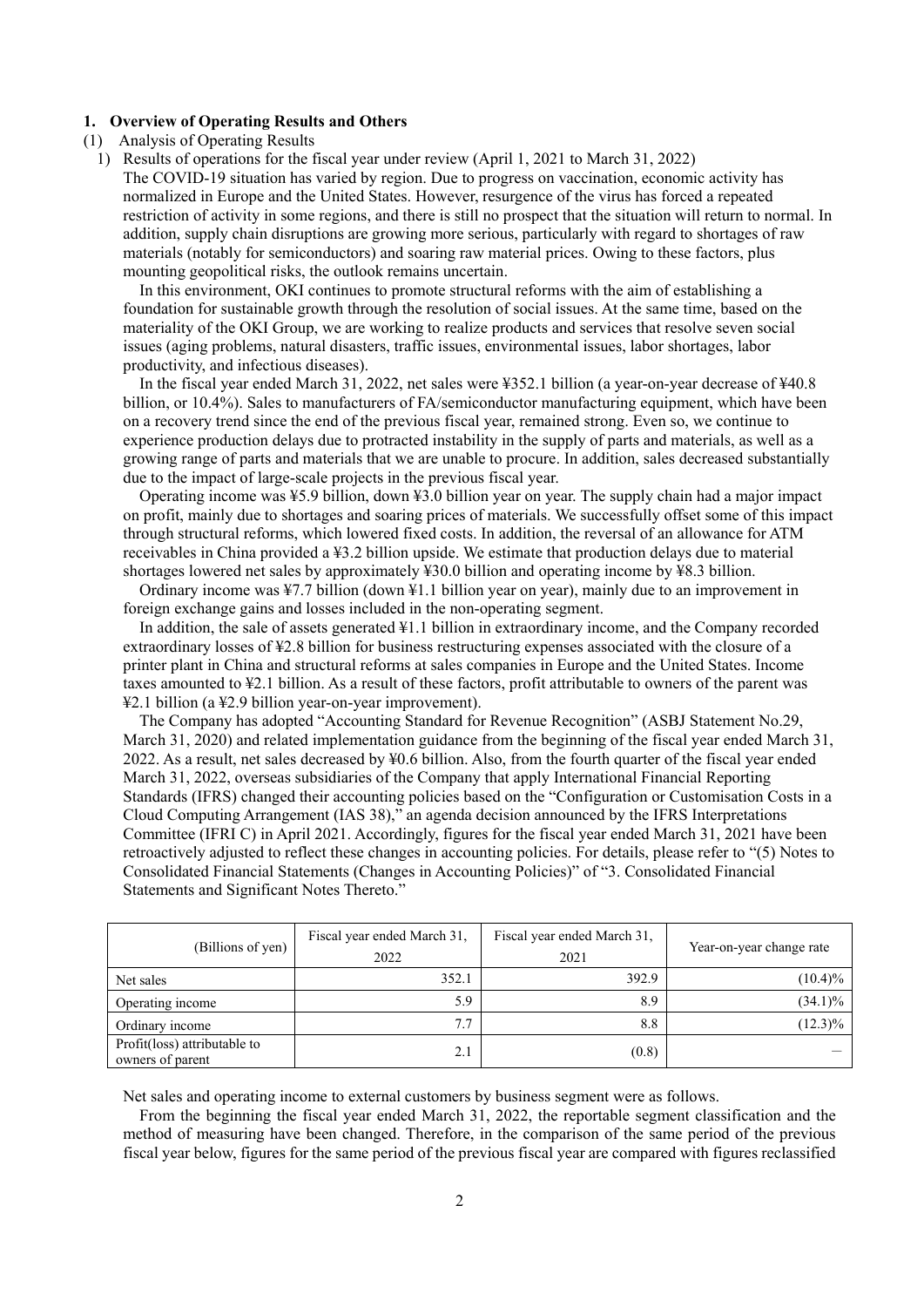according to the segment classification and measurement method after the change.

< Solution Systems>

Net sales came to ¥162.6 billion (a year-on-year decrease of 14.7% or ¥28.2 billion) and operating income was ¥9.5 billion (a year-on-year decrease of ¥6.8 billion). Supplies of parts and materials remained unstable, affecting production and sales across the business. In addition, sales decreased mainly in the Enterprise Solutions and Public Solutions business fields, due to such factors as the negative impact of large-scale projects in the previous fiscal year.

Shortages of parts and materials mainly affected network terminals, PBXs, and other products in the Enterprise Solutions and DX Platform business fields, as well as servers, network devices and other equipment.

| (Billions of yen) | Fiscal year ended March 31,<br>2022 | Fiscal year ended March 31,<br>2021 | Year-on-year change rate |
|-------------------|-------------------------------------|-------------------------------------|--------------------------|
| Net sales         | 162.6                               | 190.8                               | $(14.7)\%$               |
| Operating income  | 9.5                                 | 16.3                                | $(41.6)\%$               |

< Components & Platforms >

Net sales were ¥189.0 billion (a year-on-year decrease of ¥12.5 billion, or 6.2%). In the Mono-zukuri Platforms business field, sales for FA/semiconductor manufacturing equipment remained favorable. However, earnings declined, due to the substantial impact of material shortages on production and sales.

Despite the lower sales, operating income came to ¥3.5 billion (a ¥4.5 billion year-on-year improvement), due to lower fixed costs stemming from structural reforms of Peripheral Products and the ¥3.2 billion reversal of an allowance for ATM receivables in China.

| (Billions of yen)        | Fiscal year ended March 31,<br>2022 | Fiscal year ended March 31,<br>2021 | Year-on-year change rate |
|--------------------------|-------------------------------------|-------------------------------------|--------------------------|
| Net sales                | 189.0                               | 201.5                               | $(6.2)\%$                |
| Of which, sales in Japan | 134.1                               | 141.7                               | $(5.4)\%$                |
| sales in overseas        | 54.9                                | 59.8                                | $(8.2)\%$                |
| Operating income (loss)  | 3.5                                 | (1.0)                               |                          |

<Others>

Net sales was ¥0.4 billion (a year-on-year decrease of ¥0.2 billion, or 33.5%) and operating income amounted to ¥0.3 billion (a year-on-year improvement of ¥0.4 billion).

| (Billions of yen)       | Fiscal year ended<br>March 31, 2022 | Fiscal year ended<br>March 31, 2021 | Year-on-year change rate |
|-------------------------|-------------------------------------|-------------------------------------|--------------------------|
| Net sales               | 0.4                                 | 0.6                                 | $(33.5)\%$               |
| Operating income (loss) | 0.3                                 | (0.1)                               |                          |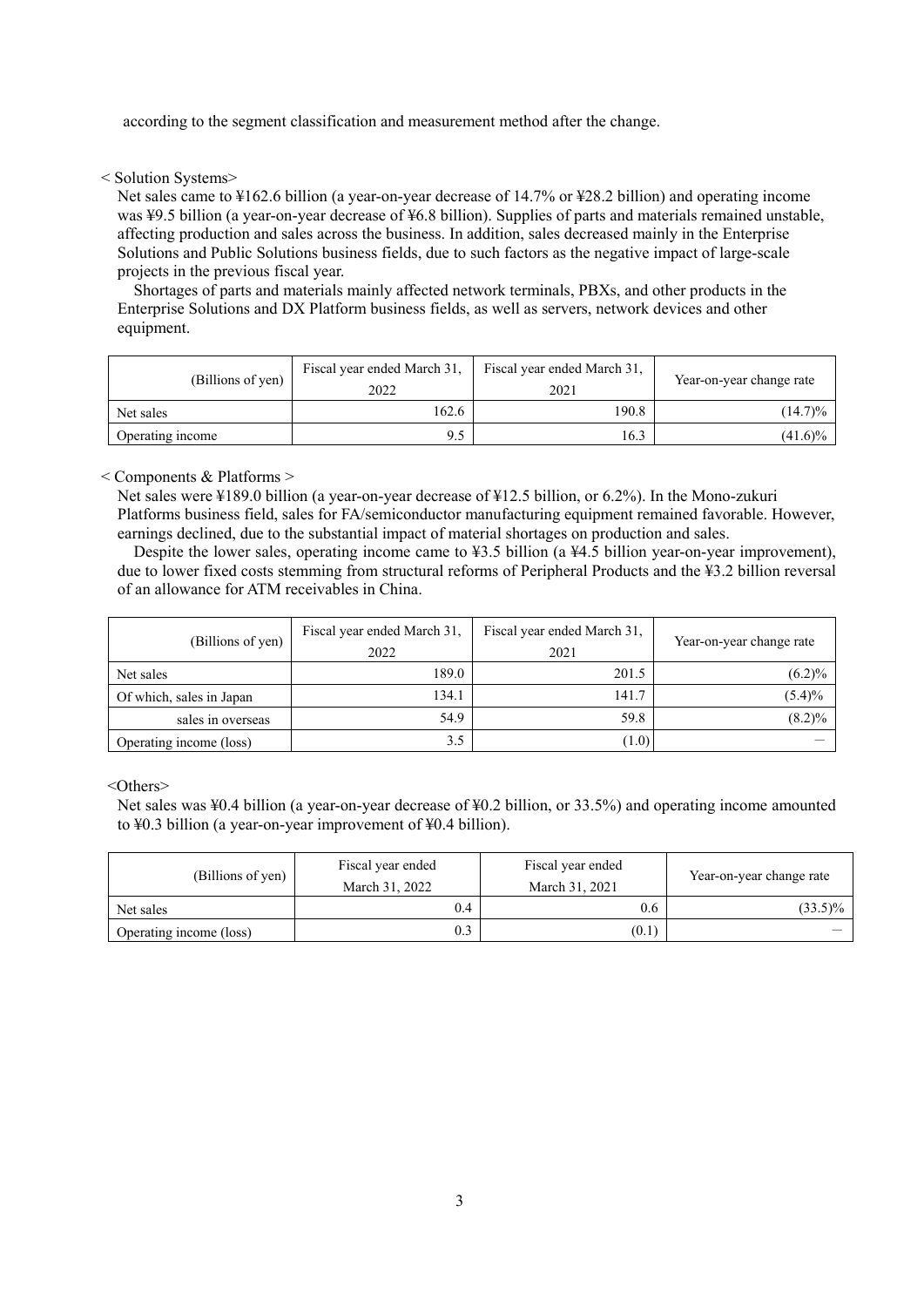#### 2) Outlook for the fiscal year ending March 31, 2023

For the fiscal year ending March 31, 2023, the final year of Medium-Term Business Plan 2022, the Company forecasts net sales of ¥425.0 billion (up ¥72.9 billion year on year), operating income of ¥9.0 billion (up ¥3.1 billion), ordinary income of ¥8.0 billion (up ¥0.3 billion), and profit attributable to owners of the parent of ¥3.0 billion (up ¥0.9 billion).

The Company aims to lay the foundation for sustainable growth by solving social issues. To do so, we have made steady progress on structural reforms through business selection and concentration (streamlining), and by optimizing production and sales bases. However, the impact of COVID-19 has persisted in affecting the operating environment for longer than we had anticipated when formulating the medium-term business plan. In addition, the supply chain has been seriously disrupted by material shortages and soaring raw material and transportation costs. Unable to fully respond to these changes in the external environment, our performance is undershooting the targets in the medium-term business plan. We will give top priority to reviewing our measures to counter the impact of supply chain issues and to assessing our risk response capabilities. We will review our countermeasures as appropriate.

The exchange rates used in the consolidated results forecasts are ¥115.00 to the U.S. dollar and ¥130.00 to the euro.

|                                         | Fiscal year ending | Fiscal year ended |         |
|-----------------------------------------|--------------------|-------------------|---------|
| (Billions of yen)                       | March 31, 2023     | March 31, 2022    | Change  |
| Net sales                               | 425.0              | 352.1             | 20.7%   |
| Operating income                        | 9.0                | 5.9               | 53.5%   |
| Ordinary income                         | 8.0                | 7.7               | $4.0\%$ |
| Profit attributable to owners of parent | 3.0                | 2.1               | 45.2%   |

| (Billions of yen)       |                  | Fiscal year ending | Fiscal year ended |            |  |
|-------------------------|------------------|--------------------|-------------------|------------|--|
|                         |                  | March 31, 2023     | March 31, 2022    | Change     |  |
|                         | Net sales        | 210.0              | 162.6             | 29.1%      |  |
| <b>Solution Systems</b> | Operating income | 14.0               | 9.5               | 46.9%      |  |
| Components $&$          | Net sales        | 215.0              | 189.0             | 13.8%      |  |
| Platforms               | Operating income | 2.0                | 3.5               | $(42.8)\%$ |  |
| Others                  | Net sales        | 0.0                | 0.4               |            |  |
|                         | Operating income | 0.0                | 0.3               |            |  |
| Elimination/corporate   | Operating income | (7.0)              | (7.5)             |            |  |
|                         | Net sales        | 425.0              | 352.1             | 20.7%      |  |
| Total                   | Operating income | 9.0                | 5.9               | 53.5%      |  |

### (Warning on forward-looking statements)

The forward-looking statements including the projection for the financial results contained in this document are based on information currently available to the Company and certain assumptions that the Company deems to be reasonable, and actual results may differ from such statements due to a variety of factors. Major factors that may affect actual results include market trends, a sharp rise in raw material prices, abrupt currency fluctuations and disasters. It should be noted, however, that factors that may affect actual results are not limited to these items.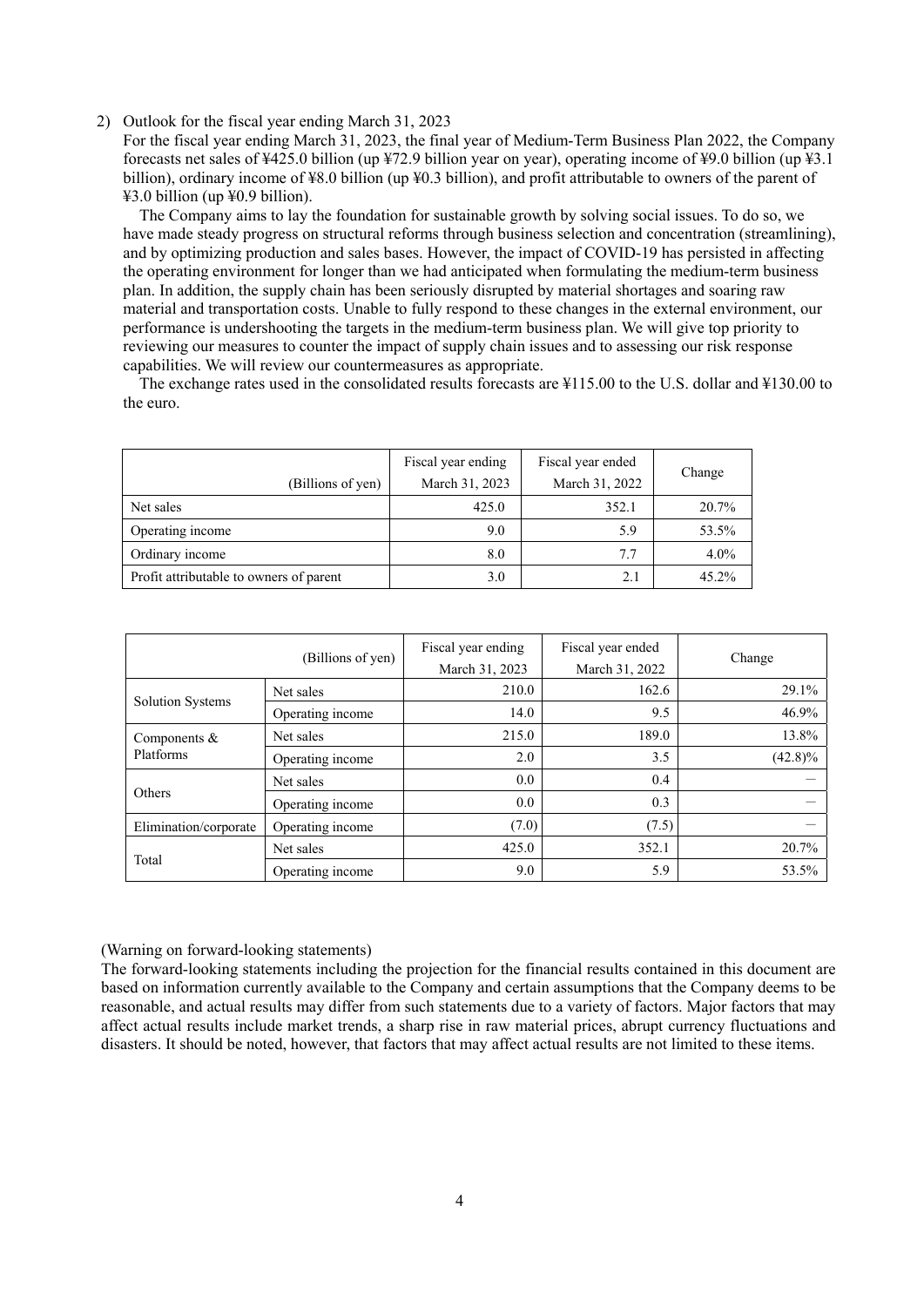#### (2) Analysis of Financial Position

1) Assets, liabilities, and net assets at the end of the fiscal year under review

As of March 31, 2022, total assets were ¥369.2 billion, down ¥2.3 billion from their level one year earlier. Shareholders' equity was ¥107.4 billion, down ¥4.0 billion, despite ¥2.1 billion in profit attributable to owners of the parent, due to a ¥4.3 billion decrease in accumulated other comprehensive income and ¥1.7 billion in ordinary dividends paid. As a result, the shareholders' equity ratio stood at 29.1%.

Major changes in assets included increases of ¥10.8 billion in inventories and ¥6.4 billion in property, plant and equipment. Meanwhile, cash and deposits fell ¥8.1 billion, and notes and accounts receivable–trade, and contract assets decreased by ¥10.9 billion.

Total liabilities were flat year on year, at ¥261.5 billion. Borrowings rose by ¥9.2 billion, while lease obligations fell ¥3.2 billion, and deferred tax liabilities decreased ¥2.9 billion. On March 31, 2022, borrowings stood at ¥87.2 billion.

2) Cash flows for the fiscal year under review

Net cash provided by operating activities was ¥5.9 billion (¥17.4 billion in the previous fiscal year), owing mainly to profit before income taxes.

Net cash used in investing activities came to ¥17.6 billion (vs. ¥13.8 billion), mainly because of purchases of property, plant, and equipment.

As a result, free cash flow (operating cash flow plus investing cash flow) was a negative ¥11.7 billion (compared with a positive ¥3.6 billion in the preceding fiscal year).

Net cash provided by financing activities was ¥1.7 billion (compared with ¥8.9 billion used in these activities in the previous year). Proceeds from borrowings were the main source of cash.

Owing to these factors, plus the ¥1.5 billion positive impact of exchange rate changes on cash and cash equivalents, cash and cash equivalents at the end of the fiscal year amounted to ¥33.4 billion, down from ¥41.8 billion.

(3) Basic Policy Concerning the Distribution of Profits and the Dividend Distributions for the Fiscal Year Ended March 31, 2022 and the Fiscal Year Ending March 31, 2023

The Company recognizes that strengthening its financial structure and securing internal reserves for enhancing the OKI Group's corporate value, as well as striving to increase returns to shareholders who will hold shares over the medium to long term, are management's highest priorities.

Regarding the use of internal reserves, the Company will make investments in research and development and equipment required for future growth with a view to strengthening management bases. Furthermore, in determining the dividend amounts, the Company will place the most focus on the continuation of a stable return of profits to shareholders and also take financial results and future management measures into account.

Based on this policy, the Company will distribute dividends of surplus (annual dividends) at ¥30.00 per share for the fiscal year under review, which is scheduled to be paid as year-end dividends for the year under review.

As for dividends of surplus for the next fiscal year, the Company plans to pay an annual dividend of ¥30.00 per share as a year-end dividend.

## **2. Basic Approach to the Selection of Accounting Standards**

The OKI Group is conducting studies on the differences between the International Financial Reporting Standards (IFRS) and J-GAAP and their potential impact. The OKI Group is moving ahead with deliberations on the future application of IFRS.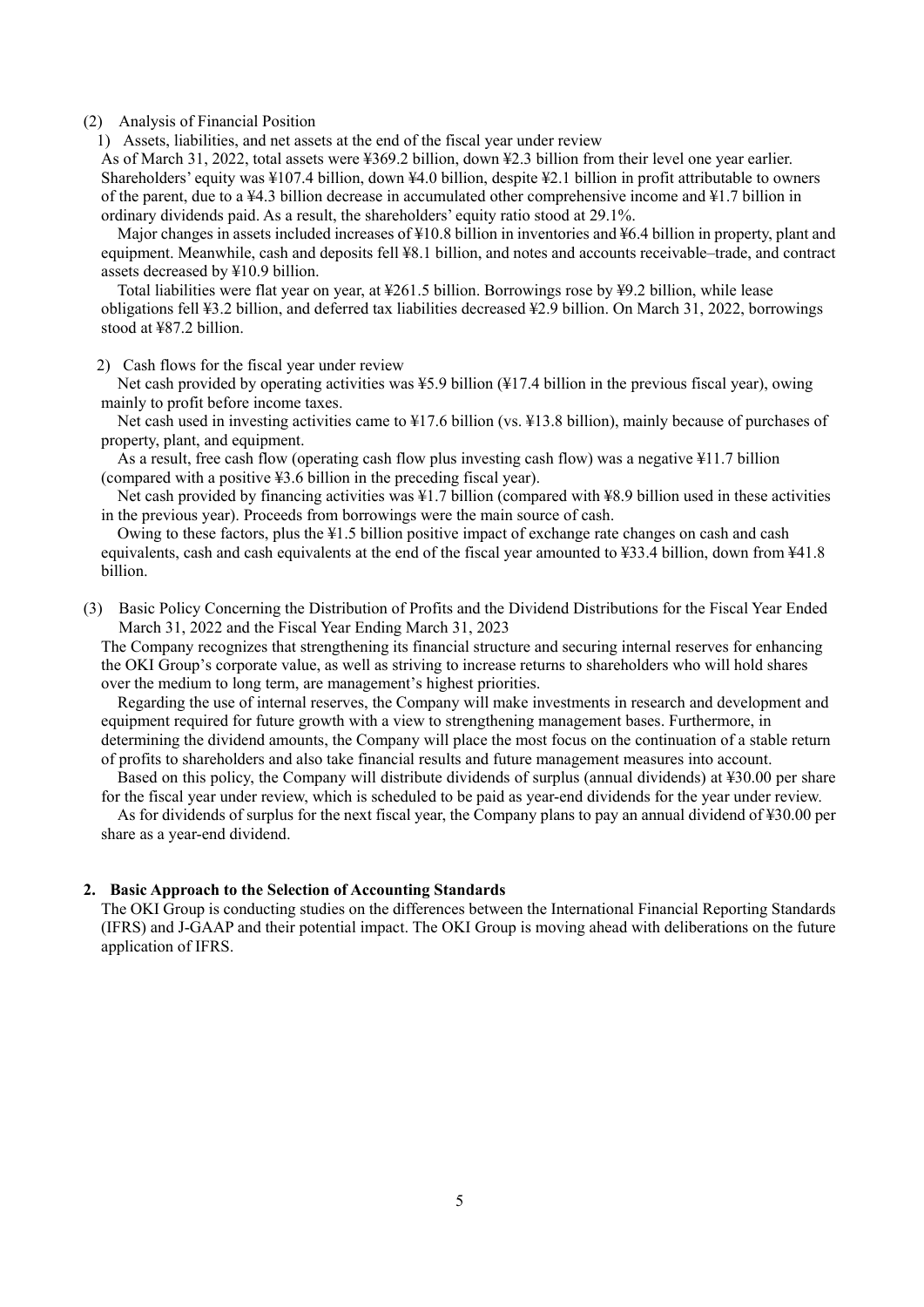## **3. Consolidated Financial Statements**

(1) Consolidated Balance Sheets

| Assets<br>Current assets<br>44,845<br>36,691<br>Cash and deposits<br>Notes and accounts receivable - trade<br>105,371<br>Notes and accounts receivable - trade, and contract<br>94,469<br>assets<br>Lease receivables and investments in leases<br>12,732<br>10,355<br>Finished goods<br>14,889<br>17,425<br>Work in process<br>14,713<br>14,558<br>Raw materials and supplies<br>17,937<br>26,023<br>11,999<br>12,216<br>Other<br>Allowance for doubtful accounts<br>(165)<br>(57)<br>Total current assets<br>222,170<br>211,837<br>Non-current assets<br>Property, plant and equipment<br>Buildings and structures, net<br>20,239<br>19,793<br>Machinery, equipment and vehicles, net<br>8,801<br>8,550<br>Tools, furniture and fixtures, net<br>6,914<br>7,862<br>Land<br>15,996<br>14,272<br>390<br>6,147<br>Construction in progress<br>Total property, plant and equipment<br>51,314<br>57,653<br>Intangible assets<br>11,969<br>14,027<br>Investments and other assets<br>38,632<br>34,495<br>Investment securities<br>Retirement benefit asset<br>30,635<br>30,447<br>25,047<br>Long-term operating receivables<br>22,245<br>Other<br>13,909<br>14,181<br>Allowance for doubtful accounts<br>(18, 246)<br>(19,604)<br>Total investments and other assets<br>86,091<br>85,652<br>149,376<br>157,333<br>Total non-current assets<br>Total assets<br>371,546<br>369,170<br>Liabilities<br>Current liabilities<br>Notes and accounts payable - trade<br>56,706<br>56,691<br>38,123<br>43,337<br>Short-term borrowings<br>4,202<br>3,912<br>Lease liabilities<br>21,028<br>19,138<br>Accrued expenses<br>34,878<br>Other<br>34,091<br>Total current liabilities<br>157,958<br>154,151<br>Non-current liabilities<br>43,838<br>Long-term borrowings<br>39,848<br>Lease liabilities<br>12,670<br>9,740<br>Deferred tax liabilities<br>12,961<br>15,880<br>Provision for retirement benefits for directors (and<br>286<br>195<br>other officers)<br>Retirement benefit liability<br>31,419<br>31,320<br>Other<br>5,691<br>5,520<br>Total non-current liabilities<br>105,795<br>103,576 |                          | As of March 31, 2021 | As of March 31, 2022 |
|----------------------------------------------------------------------------------------------------------------------------------------------------------------------------------------------------------------------------------------------------------------------------------------------------------------------------------------------------------------------------------------------------------------------------------------------------------------------------------------------------------------------------------------------------------------------------------------------------------------------------------------------------------------------------------------------------------------------------------------------------------------------------------------------------------------------------------------------------------------------------------------------------------------------------------------------------------------------------------------------------------------------------------------------------------------------------------------------------------------------------------------------------------------------------------------------------------------------------------------------------------------------------------------------------------------------------------------------------------------------------------------------------------------------------------------------------------------------------------------------------------------------------------------------------------------------------------------------------------------------------------------------------------------------------------------------------------------------------------------------------------------------------------------------------------------------------------------------------------------------------------------------------------------------------------------------------------------------------------------------------------------------------------------------------------------------------------------|--------------------------|----------------------|----------------------|
|                                                                                                                                                                                                                                                                                                                                                                                                                                                                                                                                                                                                                                                                                                                                                                                                                                                                                                                                                                                                                                                                                                                                                                                                                                                                                                                                                                                                                                                                                                                                                                                                                                                                                                                                                                                                                                                                                                                                                                                                                                                                                        |                          |                      |                      |
|                                                                                                                                                                                                                                                                                                                                                                                                                                                                                                                                                                                                                                                                                                                                                                                                                                                                                                                                                                                                                                                                                                                                                                                                                                                                                                                                                                                                                                                                                                                                                                                                                                                                                                                                                                                                                                                                                                                                                                                                                                                                                        |                          |                      |                      |
|                                                                                                                                                                                                                                                                                                                                                                                                                                                                                                                                                                                                                                                                                                                                                                                                                                                                                                                                                                                                                                                                                                                                                                                                                                                                                                                                                                                                                                                                                                                                                                                                                                                                                                                                                                                                                                                                                                                                                                                                                                                                                        |                          |                      |                      |
|                                                                                                                                                                                                                                                                                                                                                                                                                                                                                                                                                                                                                                                                                                                                                                                                                                                                                                                                                                                                                                                                                                                                                                                                                                                                                                                                                                                                                                                                                                                                                                                                                                                                                                                                                                                                                                                                                                                                                                                                                                                                                        |                          |                      |                      |
|                                                                                                                                                                                                                                                                                                                                                                                                                                                                                                                                                                                                                                                                                                                                                                                                                                                                                                                                                                                                                                                                                                                                                                                                                                                                                                                                                                                                                                                                                                                                                                                                                                                                                                                                                                                                                                                                                                                                                                                                                                                                                        |                          |                      |                      |
|                                                                                                                                                                                                                                                                                                                                                                                                                                                                                                                                                                                                                                                                                                                                                                                                                                                                                                                                                                                                                                                                                                                                                                                                                                                                                                                                                                                                                                                                                                                                                                                                                                                                                                                                                                                                                                                                                                                                                                                                                                                                                        |                          |                      |                      |
|                                                                                                                                                                                                                                                                                                                                                                                                                                                                                                                                                                                                                                                                                                                                                                                                                                                                                                                                                                                                                                                                                                                                                                                                                                                                                                                                                                                                                                                                                                                                                                                                                                                                                                                                                                                                                                                                                                                                                                                                                                                                                        |                          |                      |                      |
|                                                                                                                                                                                                                                                                                                                                                                                                                                                                                                                                                                                                                                                                                                                                                                                                                                                                                                                                                                                                                                                                                                                                                                                                                                                                                                                                                                                                                                                                                                                                                                                                                                                                                                                                                                                                                                                                                                                                                                                                                                                                                        |                          |                      |                      |
|                                                                                                                                                                                                                                                                                                                                                                                                                                                                                                                                                                                                                                                                                                                                                                                                                                                                                                                                                                                                                                                                                                                                                                                                                                                                                                                                                                                                                                                                                                                                                                                                                                                                                                                                                                                                                                                                                                                                                                                                                                                                                        |                          |                      |                      |
|                                                                                                                                                                                                                                                                                                                                                                                                                                                                                                                                                                                                                                                                                                                                                                                                                                                                                                                                                                                                                                                                                                                                                                                                                                                                                                                                                                                                                                                                                                                                                                                                                                                                                                                                                                                                                                                                                                                                                                                                                                                                                        |                          |                      |                      |
|                                                                                                                                                                                                                                                                                                                                                                                                                                                                                                                                                                                                                                                                                                                                                                                                                                                                                                                                                                                                                                                                                                                                                                                                                                                                                                                                                                                                                                                                                                                                                                                                                                                                                                                                                                                                                                                                                                                                                                                                                                                                                        |                          |                      |                      |
|                                                                                                                                                                                                                                                                                                                                                                                                                                                                                                                                                                                                                                                                                                                                                                                                                                                                                                                                                                                                                                                                                                                                                                                                                                                                                                                                                                                                                                                                                                                                                                                                                                                                                                                                                                                                                                                                                                                                                                                                                                                                                        |                          |                      |                      |
|                                                                                                                                                                                                                                                                                                                                                                                                                                                                                                                                                                                                                                                                                                                                                                                                                                                                                                                                                                                                                                                                                                                                                                                                                                                                                                                                                                                                                                                                                                                                                                                                                                                                                                                                                                                                                                                                                                                                                                                                                                                                                        |                          |                      |                      |
|                                                                                                                                                                                                                                                                                                                                                                                                                                                                                                                                                                                                                                                                                                                                                                                                                                                                                                                                                                                                                                                                                                                                                                                                                                                                                                                                                                                                                                                                                                                                                                                                                                                                                                                                                                                                                                                                                                                                                                                                                                                                                        |                          |                      |                      |
|                                                                                                                                                                                                                                                                                                                                                                                                                                                                                                                                                                                                                                                                                                                                                                                                                                                                                                                                                                                                                                                                                                                                                                                                                                                                                                                                                                                                                                                                                                                                                                                                                                                                                                                                                                                                                                                                                                                                                                                                                                                                                        |                          |                      |                      |
|                                                                                                                                                                                                                                                                                                                                                                                                                                                                                                                                                                                                                                                                                                                                                                                                                                                                                                                                                                                                                                                                                                                                                                                                                                                                                                                                                                                                                                                                                                                                                                                                                                                                                                                                                                                                                                                                                                                                                                                                                                                                                        |                          |                      |                      |
|                                                                                                                                                                                                                                                                                                                                                                                                                                                                                                                                                                                                                                                                                                                                                                                                                                                                                                                                                                                                                                                                                                                                                                                                                                                                                                                                                                                                                                                                                                                                                                                                                                                                                                                                                                                                                                                                                                                                                                                                                                                                                        |                          |                      |                      |
|                                                                                                                                                                                                                                                                                                                                                                                                                                                                                                                                                                                                                                                                                                                                                                                                                                                                                                                                                                                                                                                                                                                                                                                                                                                                                                                                                                                                                                                                                                                                                                                                                                                                                                                                                                                                                                                                                                                                                                                                                                                                                        |                          |                      |                      |
|                                                                                                                                                                                                                                                                                                                                                                                                                                                                                                                                                                                                                                                                                                                                                                                                                                                                                                                                                                                                                                                                                                                                                                                                                                                                                                                                                                                                                                                                                                                                                                                                                                                                                                                                                                                                                                                                                                                                                                                                                                                                                        |                          |                      |                      |
|                                                                                                                                                                                                                                                                                                                                                                                                                                                                                                                                                                                                                                                                                                                                                                                                                                                                                                                                                                                                                                                                                                                                                                                                                                                                                                                                                                                                                                                                                                                                                                                                                                                                                                                                                                                                                                                                                                                                                                                                                                                                                        |                          |                      |                      |
|                                                                                                                                                                                                                                                                                                                                                                                                                                                                                                                                                                                                                                                                                                                                                                                                                                                                                                                                                                                                                                                                                                                                                                                                                                                                                                                                                                                                                                                                                                                                                                                                                                                                                                                                                                                                                                                                                                                                                                                                                                                                                        |                          |                      |                      |
|                                                                                                                                                                                                                                                                                                                                                                                                                                                                                                                                                                                                                                                                                                                                                                                                                                                                                                                                                                                                                                                                                                                                                                                                                                                                                                                                                                                                                                                                                                                                                                                                                                                                                                                                                                                                                                                                                                                                                                                                                                                                                        |                          |                      |                      |
|                                                                                                                                                                                                                                                                                                                                                                                                                                                                                                                                                                                                                                                                                                                                                                                                                                                                                                                                                                                                                                                                                                                                                                                                                                                                                                                                                                                                                                                                                                                                                                                                                                                                                                                                                                                                                                                                                                                                                                                                                                                                                        |                          |                      |                      |
|                                                                                                                                                                                                                                                                                                                                                                                                                                                                                                                                                                                                                                                                                                                                                                                                                                                                                                                                                                                                                                                                                                                                                                                                                                                                                                                                                                                                                                                                                                                                                                                                                                                                                                                                                                                                                                                                                                                                                                                                                                                                                        |                          |                      |                      |
|                                                                                                                                                                                                                                                                                                                                                                                                                                                                                                                                                                                                                                                                                                                                                                                                                                                                                                                                                                                                                                                                                                                                                                                                                                                                                                                                                                                                                                                                                                                                                                                                                                                                                                                                                                                                                                                                                                                                                                                                                                                                                        |                          |                      |                      |
|                                                                                                                                                                                                                                                                                                                                                                                                                                                                                                                                                                                                                                                                                                                                                                                                                                                                                                                                                                                                                                                                                                                                                                                                                                                                                                                                                                                                                                                                                                                                                                                                                                                                                                                                                                                                                                                                                                                                                                                                                                                                                        |                          |                      |                      |
|                                                                                                                                                                                                                                                                                                                                                                                                                                                                                                                                                                                                                                                                                                                                                                                                                                                                                                                                                                                                                                                                                                                                                                                                                                                                                                                                                                                                                                                                                                                                                                                                                                                                                                                                                                                                                                                                                                                                                                                                                                                                                        |                          |                      |                      |
|                                                                                                                                                                                                                                                                                                                                                                                                                                                                                                                                                                                                                                                                                                                                                                                                                                                                                                                                                                                                                                                                                                                                                                                                                                                                                                                                                                                                                                                                                                                                                                                                                                                                                                                                                                                                                                                                                                                                                                                                                                                                                        |                          |                      |                      |
|                                                                                                                                                                                                                                                                                                                                                                                                                                                                                                                                                                                                                                                                                                                                                                                                                                                                                                                                                                                                                                                                                                                                                                                                                                                                                                                                                                                                                                                                                                                                                                                                                                                                                                                                                                                                                                                                                                                                                                                                                                                                                        |                          |                      |                      |
|                                                                                                                                                                                                                                                                                                                                                                                                                                                                                                                                                                                                                                                                                                                                                                                                                                                                                                                                                                                                                                                                                                                                                                                                                                                                                                                                                                                                                                                                                                                                                                                                                                                                                                                                                                                                                                                                                                                                                                                                                                                                                        |                          |                      |                      |
|                                                                                                                                                                                                                                                                                                                                                                                                                                                                                                                                                                                                                                                                                                                                                                                                                                                                                                                                                                                                                                                                                                                                                                                                                                                                                                                                                                                                                                                                                                                                                                                                                                                                                                                                                                                                                                                                                                                                                                                                                                                                                        |                          |                      |                      |
|                                                                                                                                                                                                                                                                                                                                                                                                                                                                                                                                                                                                                                                                                                                                                                                                                                                                                                                                                                                                                                                                                                                                                                                                                                                                                                                                                                                                                                                                                                                                                                                                                                                                                                                                                                                                                                                                                                                                                                                                                                                                                        |                          |                      |                      |
|                                                                                                                                                                                                                                                                                                                                                                                                                                                                                                                                                                                                                                                                                                                                                                                                                                                                                                                                                                                                                                                                                                                                                                                                                                                                                                                                                                                                                                                                                                                                                                                                                                                                                                                                                                                                                                                                                                                                                                                                                                                                                        |                          |                      |                      |
|                                                                                                                                                                                                                                                                                                                                                                                                                                                                                                                                                                                                                                                                                                                                                                                                                                                                                                                                                                                                                                                                                                                                                                                                                                                                                                                                                                                                                                                                                                                                                                                                                                                                                                                                                                                                                                                                                                                                                                                                                                                                                        |                          |                      |                      |
|                                                                                                                                                                                                                                                                                                                                                                                                                                                                                                                                                                                                                                                                                                                                                                                                                                                                                                                                                                                                                                                                                                                                                                                                                                                                                                                                                                                                                                                                                                                                                                                                                                                                                                                                                                                                                                                                                                                                                                                                                                                                                        |                          |                      |                      |
|                                                                                                                                                                                                                                                                                                                                                                                                                                                                                                                                                                                                                                                                                                                                                                                                                                                                                                                                                                                                                                                                                                                                                                                                                                                                                                                                                                                                                                                                                                                                                                                                                                                                                                                                                                                                                                                                                                                                                                                                                                                                                        |                          |                      |                      |
|                                                                                                                                                                                                                                                                                                                                                                                                                                                                                                                                                                                                                                                                                                                                                                                                                                                                                                                                                                                                                                                                                                                                                                                                                                                                                                                                                                                                                                                                                                                                                                                                                                                                                                                                                                                                                                                                                                                                                                                                                                                                                        |                          |                      |                      |
|                                                                                                                                                                                                                                                                                                                                                                                                                                                                                                                                                                                                                                                                                                                                                                                                                                                                                                                                                                                                                                                                                                                                                                                                                                                                                                                                                                                                                                                                                                                                                                                                                                                                                                                                                                                                                                                                                                                                                                                                                                                                                        |                          |                      |                      |
|                                                                                                                                                                                                                                                                                                                                                                                                                                                                                                                                                                                                                                                                                                                                                                                                                                                                                                                                                                                                                                                                                                                                                                                                                                                                                                                                                                                                                                                                                                                                                                                                                                                                                                                                                                                                                                                                                                                                                                                                                                                                                        |                          |                      |                      |
|                                                                                                                                                                                                                                                                                                                                                                                                                                                                                                                                                                                                                                                                                                                                                                                                                                                                                                                                                                                                                                                                                                                                                                                                                                                                                                                                                                                                                                                                                                                                                                                                                                                                                                                                                                                                                                                                                                                                                                                                                                                                                        |                          |                      |                      |
|                                                                                                                                                                                                                                                                                                                                                                                                                                                                                                                                                                                                                                                                                                                                                                                                                                                                                                                                                                                                                                                                                                                                                                                                                                                                                                                                                                                                                                                                                                                                                                                                                                                                                                                                                                                                                                                                                                                                                                                                                                                                                        |                          |                      |                      |
|                                                                                                                                                                                                                                                                                                                                                                                                                                                                                                                                                                                                                                                                                                                                                                                                                                                                                                                                                                                                                                                                                                                                                                                                                                                                                                                                                                                                                                                                                                                                                                                                                                                                                                                                                                                                                                                                                                                                                                                                                                                                                        |                          |                      |                      |
|                                                                                                                                                                                                                                                                                                                                                                                                                                                                                                                                                                                                                                                                                                                                                                                                                                                                                                                                                                                                                                                                                                                                                                                                                                                                                                                                                                                                                                                                                                                                                                                                                                                                                                                                                                                                                                                                                                                                                                                                                                                                                        |                          |                      |                      |
|                                                                                                                                                                                                                                                                                                                                                                                                                                                                                                                                                                                                                                                                                                                                                                                                                                                                                                                                                                                                                                                                                                                                                                                                                                                                                                                                                                                                                                                                                                                                                                                                                                                                                                                                                                                                                                                                                                                                                                                                                                                                                        |                          |                      |                      |
|                                                                                                                                                                                                                                                                                                                                                                                                                                                                                                                                                                                                                                                                                                                                                                                                                                                                                                                                                                                                                                                                                                                                                                                                                                                                                                                                                                                                                                                                                                                                                                                                                                                                                                                                                                                                                                                                                                                                                                                                                                                                                        |                          |                      |                      |
|                                                                                                                                                                                                                                                                                                                                                                                                                                                                                                                                                                                                                                                                                                                                                                                                                                                                                                                                                                                                                                                                                                                                                                                                                                                                                                                                                                                                                                                                                                                                                                                                                                                                                                                                                                                                                                                                                                                                                                                                                                                                                        |                          |                      |                      |
|                                                                                                                                                                                                                                                                                                                                                                                                                                                                                                                                                                                                                                                                                                                                                                                                                                                                                                                                                                                                                                                                                                                                                                                                                                                                                                                                                                                                                                                                                                                                                                                                                                                                                                                                                                                                                                                                                                                                                                                                                                                                                        |                          |                      |                      |
|                                                                                                                                                                                                                                                                                                                                                                                                                                                                                                                                                                                                                                                                                                                                                                                                                                                                                                                                                                                                                                                                                                                                                                                                                                                                                                                                                                                                                                                                                                                                                                                                                                                                                                                                                                                                                                                                                                                                                                                                                                                                                        |                          |                      |                      |
|                                                                                                                                                                                                                                                                                                                                                                                                                                                                                                                                                                                                                                                                                                                                                                                                                                                                                                                                                                                                                                                                                                                                                                                                                                                                                                                                                                                                                                                                                                                                                                                                                                                                                                                                                                                                                                                                                                                                                                                                                                                                                        | <b>Total liabilities</b> | 259,947              | 261,535              |

(Millions of yen)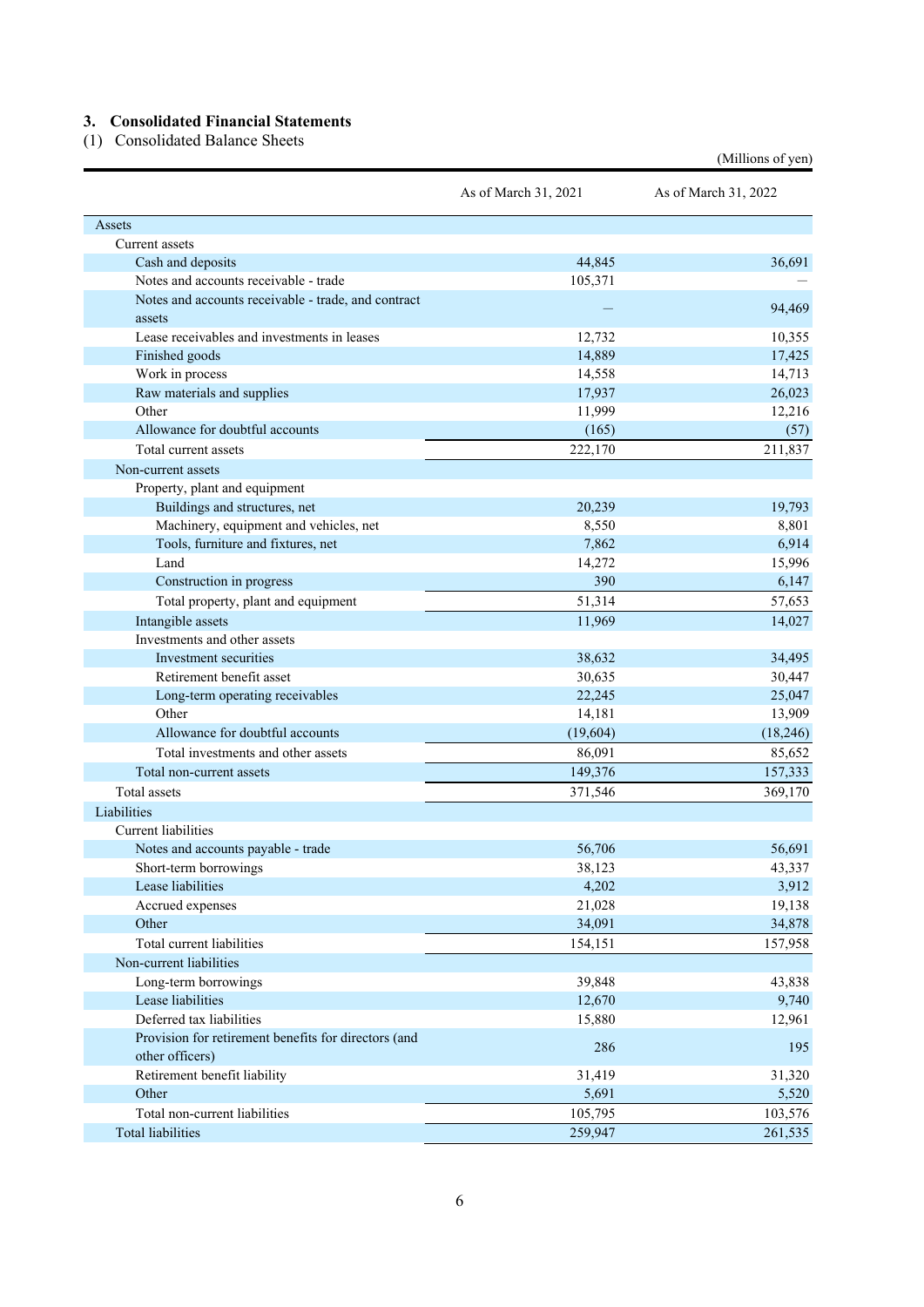|                                                          |                      | (Millions of yen)    |
|----------------------------------------------------------|----------------------|----------------------|
|                                                          | As of March 31, 2021 | As of March 31, 2022 |
| Net assets                                               |                      |                      |
| Shareholders' equity                                     |                      |                      |
| Share capital                                            | 44,000               | 44,000               |
| Capital surplus                                          | 19,029               | 19,006               |
| Retained earnings                                        | 54,767               | 55,103               |
| Treasury shares                                          | (919)                | (869)                |
| Total shareholders' equity                               | 116,877              | 117,241              |
| Accumulated other comprehensive income                   |                      |                      |
| Valuation difference on available-for-sale<br>securities | 3,570                | 1,030                |
| Deferred gains or losses on hedges                       | 82                   | 22                   |
| Foreign currency translation adjustment                  | (8,774)              | (9,069)              |
| Remeasurements of defined benefit plans                  | (399)                | (1,788)              |
| Total accumulated other comprehensive income             | (5,520)              | (9,804)              |
| Share acquisition rights                                 | 168                  | 138                  |
| Non-controlling interests                                | 74                   | 60                   |
| Total net assets                                         | 111,598              | 107,635              |
| Total liabilities and net assets                         | 371,546              | 369,170              |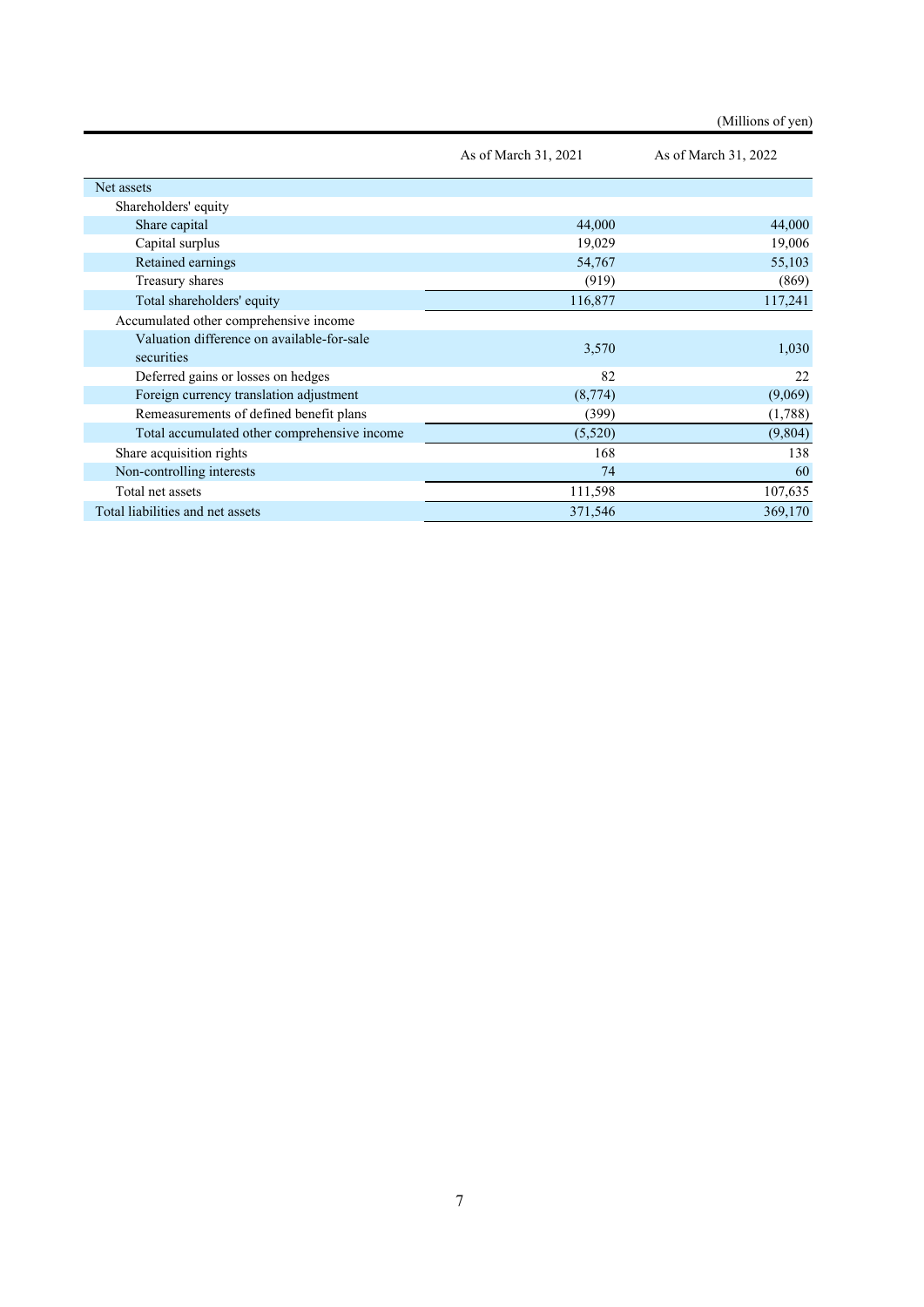## (2) Consolidated Statements of Income and Comprehensive Income (Consolidated Statements of Income)

|                                                  |                                                                                  | (Millions of yen)                                                                |
|--------------------------------------------------|----------------------------------------------------------------------------------|----------------------------------------------------------------------------------|
|                                                  | Fiscal year ended<br>March 31, 2021<br>(from April 1, 2020<br>to March 31, 2021) | Fiscal year ended<br>March 31, 2022<br>(from April 1, 2021<br>to March 31, 2022) |
| Net sales                                        | 392,868                                                                          | 352,064                                                                          |
| Cost of sales                                    | 293,444                                                                          | 261,948                                                                          |
| Gross profit                                     | 99,423                                                                           | 90,116                                                                           |
| Selling, general and administrative expenses     | 90,528                                                                           | 84,252                                                                           |
| Operating income                                 | 8,895                                                                            | 5,864                                                                            |
| Non-operating income                             |                                                                                  |                                                                                  |
| Interest income                                  | 40                                                                               | 118                                                                              |
| Dividend income                                  | 1,141                                                                            | 1,177                                                                            |
| Foreign exchange gains                           | 447                                                                              | 1,897                                                                            |
| Miscellaneous income                             | 1,656                                                                            | 1,472                                                                            |
| Total non-operating income                       | 3,285                                                                            | 4,665                                                                            |
| Non-operating expenses                           |                                                                                  |                                                                                  |
| Interest expenses                                | 1,411                                                                            | 1,340                                                                            |
| Loss on liquidation of subsidiaries              | 424                                                                              |                                                                                  |
| Miscellaneous expenses                           | 1,579                                                                            | 1,496                                                                            |
| Total non-operating expenses                     | 3,415                                                                            | 2,837                                                                            |
| Ordinary profit                                  | 8,766                                                                            | 7,691                                                                            |
| Extraordinary income                             |                                                                                  |                                                                                  |
| Gain on sale of non-current assets               | $\overline{\phantom{a}}$                                                         | 550                                                                              |
| Gain on sale of investment securities            |                                                                                  | 502                                                                              |
| Gain on sale of businesses                       | 512                                                                              |                                                                                  |
| Total extraordinary income                       | 512                                                                              | 1,053                                                                            |
| <b>Extraordinary losses</b>                      |                                                                                  |                                                                                  |
| Loss on disposal of non-current assets           | 920                                                                              | 629                                                                              |
| <b>Impairment</b> losses                         | 465                                                                              | 1,144                                                                            |
| Business restructuring expenses                  | 4,566                                                                            | 2,798                                                                            |
| Total extraordinary losses                       | 5,952                                                                            | 4,571                                                                            |
| Profit before income taxes                       | 3,326                                                                            | 4,173                                                                            |
| Income taxes - current                           | 519                                                                              | 2,398                                                                            |
| Income taxes - deferred                          | 3,593                                                                            | (303)                                                                            |
| Total income taxes                               | 4,113                                                                            | 2,094                                                                            |
| Profit (loss)                                    | (786)                                                                            | 2,078                                                                            |
| Profit attributable to non-controlling interests | 33                                                                               | 12                                                                               |
| Profit (loss) attributable to owners of parent   | (819)                                                                            | 2,065                                                                            |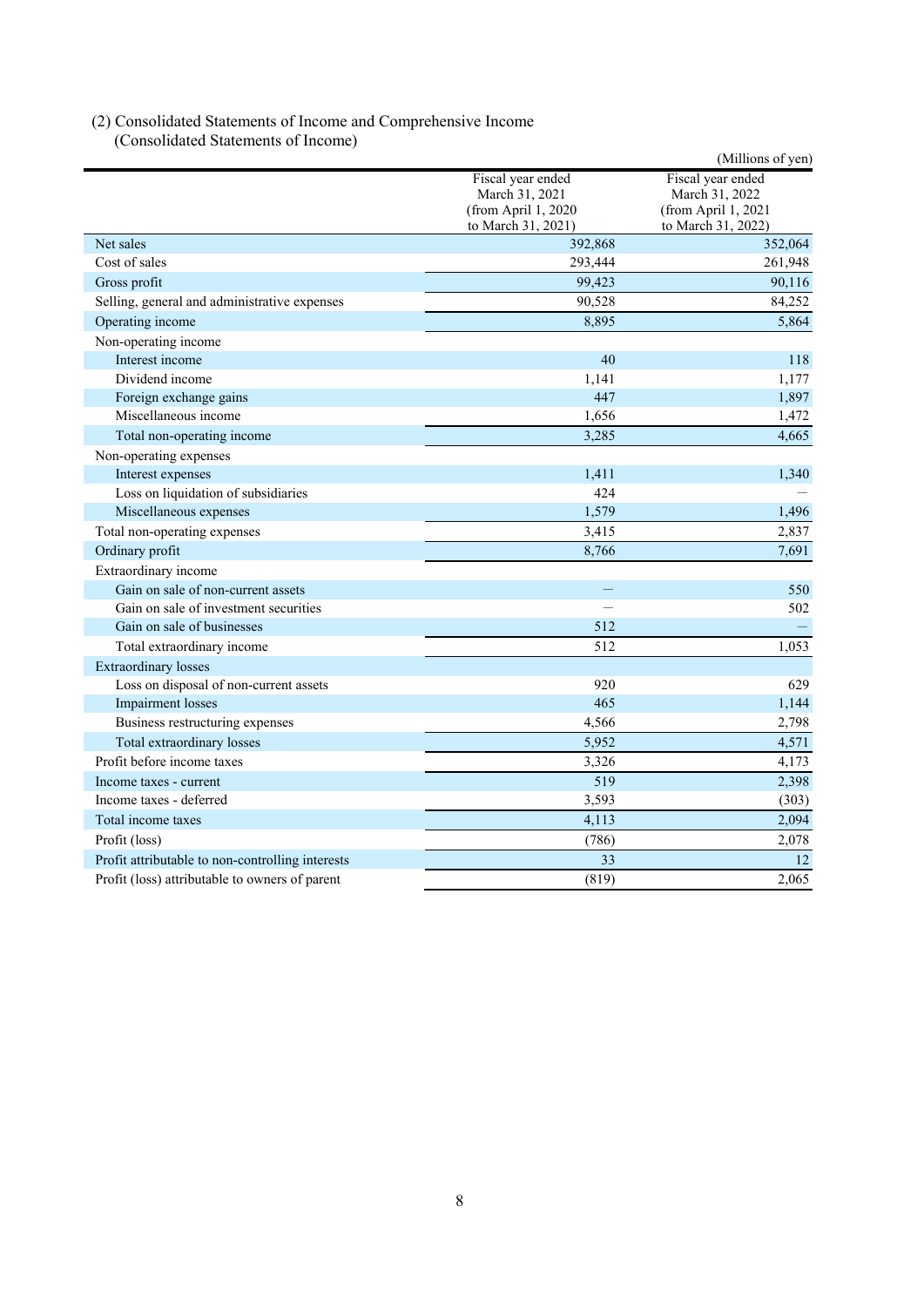(Consolidated Statements of Comprehensive Income)

|                                                                                      |                                                                                   | (Millions of yen)                                                                 |
|--------------------------------------------------------------------------------------|-----------------------------------------------------------------------------------|-----------------------------------------------------------------------------------|
|                                                                                      | Fiscal year ended<br>March 31, 2021<br>(from April $1,2020$<br>to March 31, 2021) | Fiscal year ended<br>March 31, 2022<br>(from April $1,2021$<br>to March 31, 2022) |
| Profit (loss)                                                                        | (786)                                                                             | 2,078                                                                             |
| Other comprehensive income                                                           |                                                                                   |                                                                                   |
| Valuation difference on available-for-sale securities                                | 3,788                                                                             | (2,540)                                                                           |
| Deferred gains or losses on hedges                                                   | (29)                                                                              | (59)                                                                              |
| Foreign currency translation adjustment                                              | 267                                                                               | (293)                                                                             |
| Remeasurements of defined benefit plans, net of tax                                  | 7,183                                                                             | (1,388)                                                                           |
| Share of other comprehensive income of entities<br>accounted for using equity method | $\mathbf{0}$                                                                      |                                                                                   |
| Total other comprehensive income                                                     | 11,210                                                                            | (4,282)                                                                           |
| Comprehensive income                                                                 | 10,423                                                                            | (2,204)                                                                           |
| Comprehensive income attributable to                                                 |                                                                                   |                                                                                   |
| Comprehensive income attributable to owners of<br>parent                             | 10,387                                                                            | (2,217)                                                                           |
| Comprehensive income attributable to non-controlling<br>interests                    | 36                                                                                | 13                                                                                |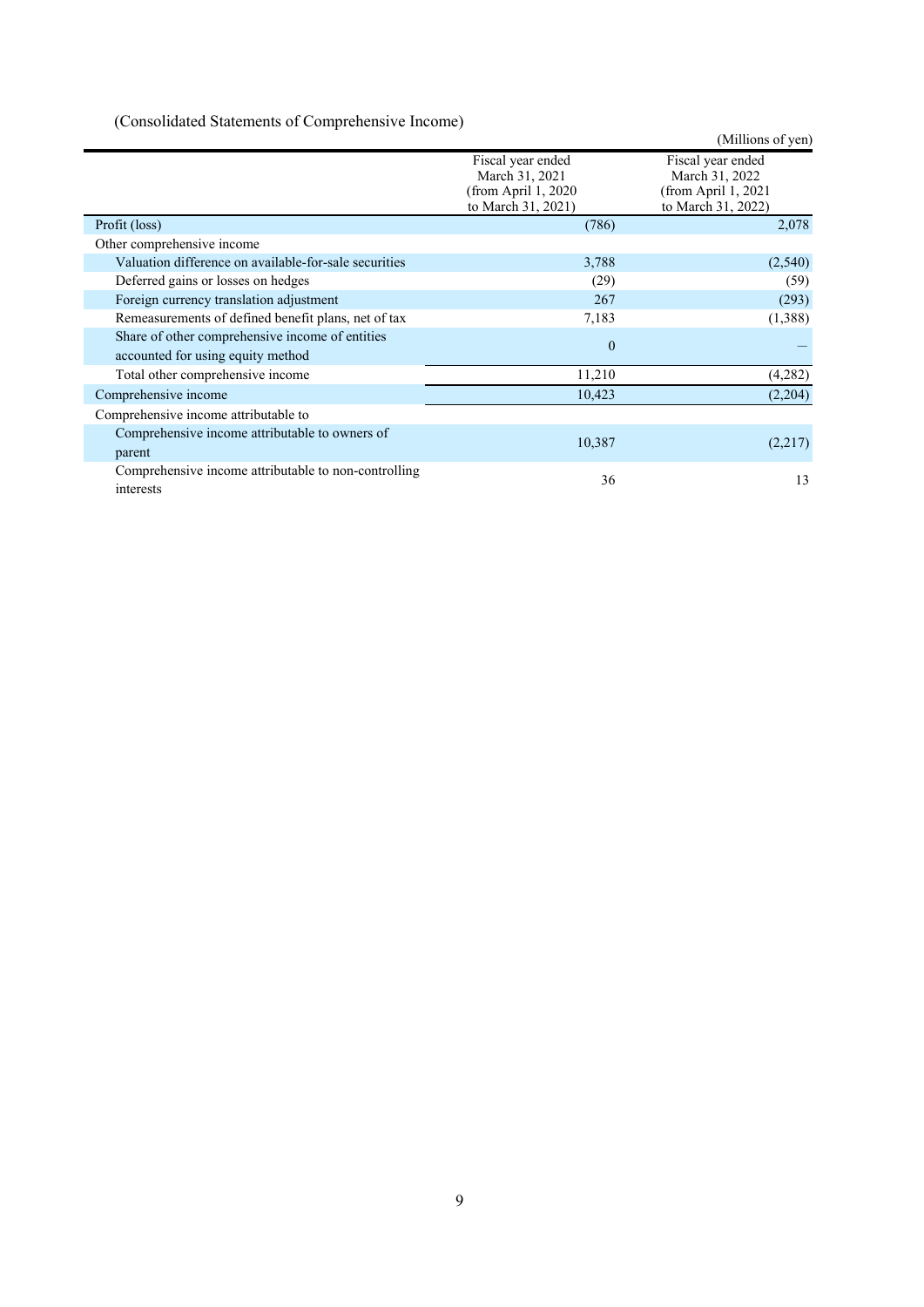## (3) Consolidated Statements of Changes in Equity Fiscal year ended March 31, 2021 (From April 1, 2020 to March 31, 2021)

| T iscar year ended march 91, 2021 (110m/April 1, 2020 to march 91, 2021)<br>(Millions of yen) |               |                 |                      |                    |                                  |  |  |
|-----------------------------------------------------------------------------------------------|---------------|-----------------|----------------------|--------------------|----------------------------------|--|--|
|                                                                                               |               |                 | Shareholders' equity |                    |                                  |  |  |
|                                                                                               | Share capital | Capital surplus | Retained<br>earnings | Treasury<br>shares | Total<br>shareholders'<br>equity |  |  |
| Balance at beginning of period                                                                | 44,000        | 19,047          | 60,847               | (971)              | 122,923                          |  |  |
| Cumulative effects of changes<br>in accounting policies                                       |               |                 | (933)                |                    | $\triangle$ 933                  |  |  |
| Restated balance                                                                              | 44,000        | 19,047          | 59,914               | (971)              | 121,989                          |  |  |
| Changes during period                                                                         |               |                 |                      |                    |                                  |  |  |
| Dividends of surplus                                                                          |               |                 | (4,326)              |                    | (4,326)                          |  |  |
| Profit (loss) attributable to<br>owners of parent                                             |               |                 | (819)                |                    | (819)                            |  |  |
| Purchase of treasury shares                                                                   |               |                 |                      | (1)                | (1)                              |  |  |
| Disposal of treasury shares                                                                   |               | (17)            |                      | 53                 | 35                               |  |  |
| Net changes in items other<br>than shareholders' equity                                       |               |                 |                      |                    |                                  |  |  |
| Total changes during period                                                                   |               | (17)            | (5,146)              | 51                 | (5,112)                          |  |  |
| Balance at end of period                                                                      | 44,000        | 19,029          | 54,767               | (919)              | 116,877                          |  |  |

| Accumulated other comprehensive income                  |                                                                    |                                             |                                                  |                                                |                                                           |                                |                                  |                  |
|---------------------------------------------------------|--------------------------------------------------------------------|---------------------------------------------|--------------------------------------------------|------------------------------------------------|-----------------------------------------------------------|--------------------------------|----------------------------------|------------------|
|                                                         | Valuation<br>difference on<br>available-<br>for-sale<br>securities | Deferred<br>gains or<br>losses on<br>hedges | Foreign<br>currency<br>translation<br>adjustment | Remeasuremen<br>ts of defined<br>benefit plans | Total<br>accumulated<br>other<br>comprehensi<br>ve income | Share<br>acquisition<br>rights | Non-<br>controlling<br>interests | Total net assets |
| Balance at beginning of period                          | (218)                                                              | 112                                         | (9,029)                                          | (7, 583)                                       | (16,718)                                                  | 171                            | 64                               | 106,440          |
| Cumulative effects of changes<br>in accounting policies |                                                                    |                                             | (9)                                              |                                                | (9)                                                       |                                |                                  | (943)            |
| <b>Restated balance</b>                                 | (218)                                                              | 112                                         | (9,038)                                          | (7,583)                                        | (16, 727)                                                 | 171                            | 64                               | 105,497          |
| Changes during period                                   |                                                                    |                                             |                                                  |                                                |                                                           |                                |                                  |                  |
| Dividends of surplus                                    |                                                                    |                                             |                                                  |                                                |                                                           |                                |                                  | (4,326)          |
| Profit (loss) attributable to<br>owners of parent       |                                                                    |                                             |                                                  |                                                |                                                           |                                |                                  | (819)            |
| Purchase of treasury shares                             |                                                                    |                                             |                                                  |                                                |                                                           |                                |                                  | (1)              |
| Disposal of treasury shares                             |                                                                    |                                             |                                                  |                                                |                                                           |                                |                                  | 35               |
| Net changes in items other<br>than shareholders' equity | 3,789                                                              | (29)                                        | 263                                              | 7,183                                          | 11,206                                                    | (3)                            | 10                               | 11,213           |
| Total changes during period                             | 3,789                                                              | (29)                                        | 263                                              | 7,183                                          | 11,206                                                    | (3)                            | 10                               | 6,101            |
| Balance at end of period                                | 3,570                                                              | 82                                          | (8,774)                                          | (399)                                          | (5,520)                                                   | 168                            | 74                               | 111,598          |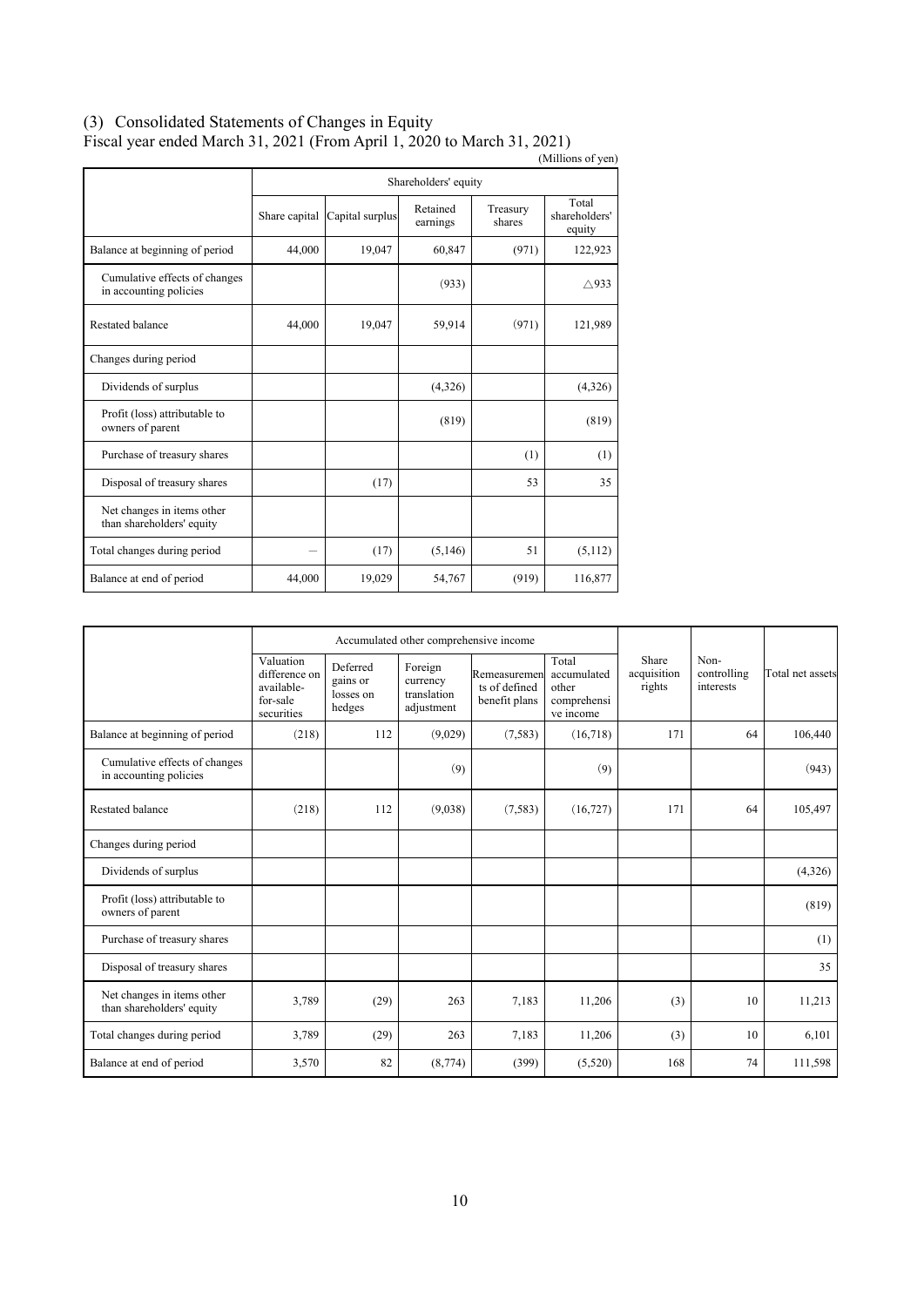|                                                         |               |                 |                      |                    | (Millions of yen)                |
|---------------------------------------------------------|---------------|-----------------|----------------------|--------------------|----------------------------------|
|                                                         |               |                 | Shareholders' equity |                    |                                  |
|                                                         | Share capital | Capital surplus | Retained<br>earnings | Treasury<br>shares | Total<br>shareholders'<br>equity |
| Balance at beginning of period                          | 44,000        | 19,029          | 54,767               | (919)              | 116,877                          |
| Cumulative effects of changes<br>in accounting policies |               |                 | 1                    |                    | 1                                |
| Restated balance                                        | 44,000        | 19,029          | 54,769               | (919)              | 116,878                          |
| Changes during period                                   |               |                 |                      |                    |                                  |
| Dividends of surplus                                    |               |                 | (1,731)              |                    | (1, 731)                         |
| Profit (loss) attributable to<br>owners of parent       |               |                 | 2,065                |                    | 2,065                            |
| Purchase of treasury shares                             |               |                 |                      | (1)                | (1)                              |
| Disposal of treasury shares                             |               | (22)            |                      | 52                 | 29                               |
| Net changes in items other<br>than shareholders' equity |               |                 |                      |                    |                                  |
| Total changes during period                             |               | (22)            | 334                  | 50                 | 362                              |
| Balance at end of period                                | 44,000        | 19,006          | 55,103               | (869)              | 117,241                          |

## Fiscal year ended March 31, 2022 (From April 1, 2021 to March 31, 2022)

|                                                         | Accumulated other comprehensive income                             |                                             |                                                  |                                                |                                                           |                                |                                  |                  |
|---------------------------------------------------------|--------------------------------------------------------------------|---------------------------------------------|--------------------------------------------------|------------------------------------------------|-----------------------------------------------------------|--------------------------------|----------------------------------|------------------|
|                                                         | Valuation<br>difference on<br>available-<br>for-sale<br>securities | Deferred<br>gains or<br>losses on<br>hedges | Foreign<br>currency<br>translation<br>adjustment | Remeasuremen<br>ts of defined<br>benefit plans | Total<br>accumulated<br>other<br>comprehensi<br>ve income | Share<br>acquisition<br>rights | Non-<br>controlling<br>interests | Total net assets |
| Balance at beginning of period                          | 3,570                                                              | 82                                          | (8,774)                                          | (399)                                          | (5,520)                                                   | 168                            | 74                               | 111,598          |
| Cumulative effects of changes<br>in accounting policies |                                                                    |                                             |                                                  |                                                | -                                                         |                                |                                  |                  |
| <b>Restated balance</b>                                 | 3,570                                                              | 82                                          | (8,774)                                          | (399)                                          | (5,520)                                                   | 168                            | 74                               | 111,600          |
| Changes during period                                   |                                                                    |                                             |                                                  |                                                |                                                           |                                |                                  |                  |
| Dividends of surplus                                    |                                                                    |                                             |                                                  |                                                |                                                           |                                |                                  | (1,731)          |
| Profit (loss) attributable to<br>owners of parent       |                                                                    |                                             |                                                  |                                                |                                                           |                                |                                  | 2,065            |
| Purchase of treasury shares                             |                                                                    |                                             |                                                  |                                                |                                                           |                                |                                  | (1)              |
| Disposal of treasury shares                             |                                                                    |                                             |                                                  |                                                |                                                           |                                |                                  | 29               |
| Net changes in items other<br>than shareholders' equity | (2,540)                                                            | (59)                                        | (294)                                            | (1,388)                                        | (4,283)                                                   | (29)                           | (13)                             | (4,327)          |
| Total changes during period                             | (2,540)                                                            | (59)                                        | (294)                                            | (1,388)                                        | (4,283)                                                   | (29)                           | (13)                             | (3,964)          |
| Balance at end of period                                | 1,030                                                              | 22                                          | (9,069)                                          | (1,788)                                        | (9,804)                                                   | 138                            | 60                               | 107,635          |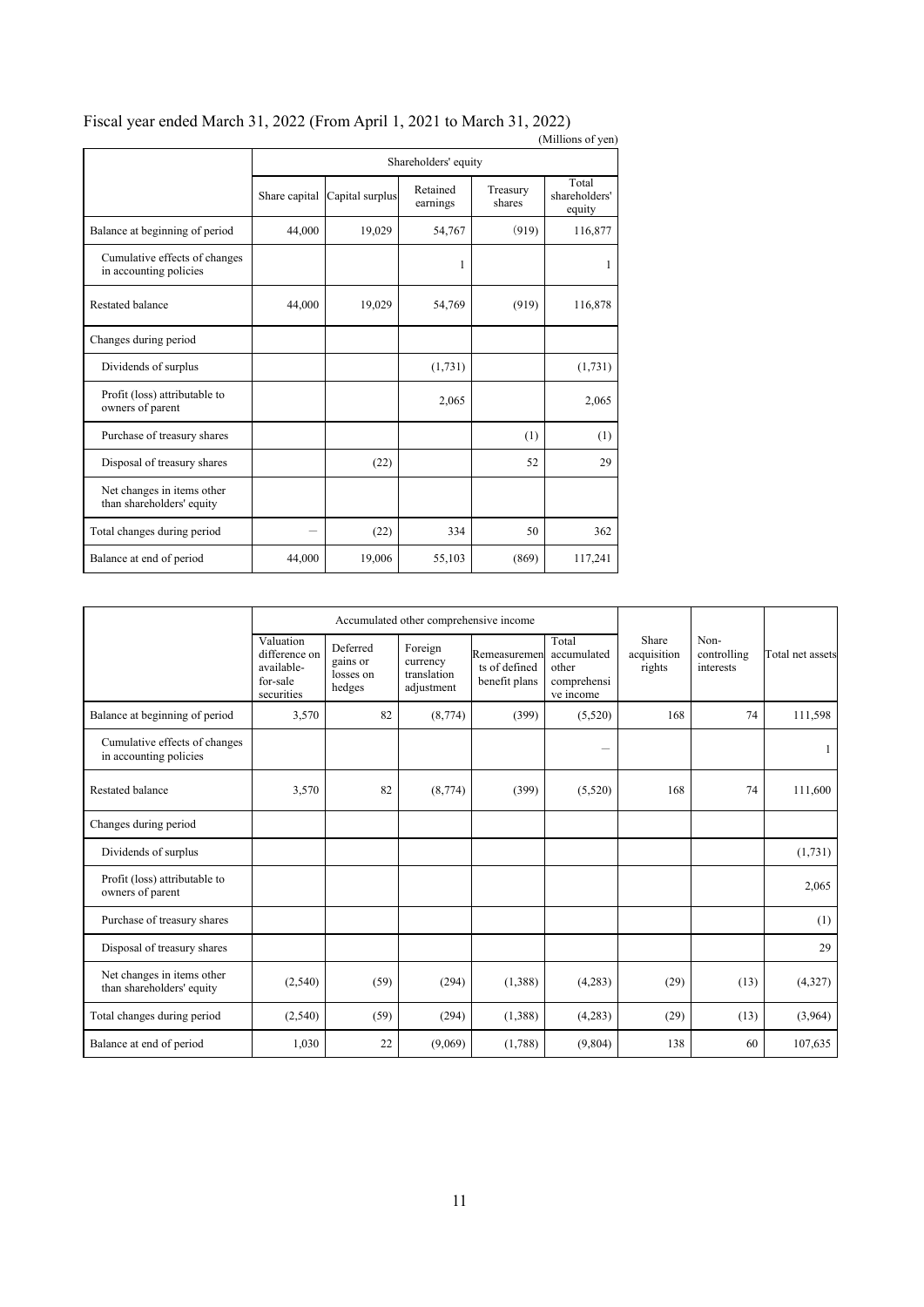# (4) Consolidated Statements of Cash Flows

|                                                                |                                                                                  | (Millions of yen)                                                                |
|----------------------------------------------------------------|----------------------------------------------------------------------------------|----------------------------------------------------------------------------------|
|                                                                | Fiscal year ended<br>March 31, 2021<br>(from April 1, 2020<br>to March 31, 2021) | Fiscal year ended<br>March 31, 2022<br>(from April 1, 2021<br>to March 31, 2022) |
| Cash flows from operating activities                           |                                                                                  |                                                                                  |
| Profit before income taxes                                     | 3,326                                                                            | 4,173                                                                            |
| Depreciation                                                   | 12,798                                                                           | 12,602                                                                           |
| Impairment losses                                              | 465                                                                              | 1,144                                                                            |
| Increase (decrease) in provisions                              | (3,787)                                                                          | (3,627)                                                                          |
| Interest and dividend income                                   | (1,182)                                                                          | (1,295)                                                                          |
| Interest expenses                                              | 1,411                                                                            | 1,340                                                                            |
| Loss (gain) on sale of investment securities                   | (99)                                                                             | (502)                                                                            |
| Loss (gain) on sale of businesses                              | $\triangle$ 512                                                                  |                                                                                  |
| Decrease (increase) in trade receivables                       | 6,567                                                                            | 15,807                                                                           |
| Decrease (increase) in inventories                             | 3,886                                                                            | (12,679)                                                                         |
| Increase (decrease) in trade payables                          | (7,635)                                                                          | (5,821)                                                                          |
| Other, net                                                     | 4,992                                                                            | (3,264)                                                                          |
| Subtotal                                                       | 20,230                                                                           | 7,877                                                                            |
| Interest and dividends received                                | 1,182                                                                            | 1,295                                                                            |
| Interest paid                                                  | (1, 435)                                                                         | (1, 394)                                                                         |
| Income taxes paid                                              | (2,579)                                                                          | (1, 857)                                                                         |
| Net cash provided by (used in) operating activities            | 17,398                                                                           | 5,921                                                                            |
| Cash flows from investing activities                           |                                                                                  |                                                                                  |
| Purchase of property, plant and equipment                      | (21, 419)                                                                        | (16, 811)                                                                        |
| Proceeds from sale of property, plant and equipment            | 12,002                                                                           | 3,778                                                                            |
| Purchase of intangible assets                                  | (4,387)                                                                          | (4,889)                                                                          |
| Proceeds from sale of investment securities                    | 1,430                                                                            | 1,000                                                                            |
| Payments for sale of shares of subsidiaries resulting in       |                                                                                  |                                                                                  |
| change in scope of consolidation                               | (1,045)                                                                          |                                                                                  |
| Purchase of long-term prepaid expenses                         | (1, 496)                                                                         | (1,050)                                                                          |
| Other payments                                                 | (210)                                                                            | (331)                                                                            |
| Other proceeds                                                 | 1,340                                                                            | 707                                                                              |
| Net cash provided by (used in) investing activities            | (13, 784)                                                                        | (17, 597)                                                                        |
| Cash flows from financing activities                           |                                                                                  |                                                                                  |
| Net increase (decrease) in short-term borrowings               | 324                                                                              | (1,244)                                                                          |
| Proceeds from long-term borrowings                             | 13,580                                                                           | 25,078                                                                           |
| Repayments of long-term borrowings                             | (14,009)                                                                         | (16,080)                                                                         |
| Dividends paid                                                 | (4,308)                                                                          | (1,726)                                                                          |
| Repayments of lease liabilities                                | (4, 464)                                                                         | (4,369)                                                                          |
| Other, net                                                     | 25                                                                               | 23                                                                               |
|                                                                |                                                                                  | 1,680                                                                            |
| Net cash provided by (used in) financing activities            | (8, 852)                                                                         |                                                                                  |
| Effect of exchange rate change on cash and cash<br>equivalents | 551                                                                              | 1,544                                                                            |
| Net increase (decrease) in cash and cash equivalents           | (4,686)                                                                          | (8, 451)                                                                         |
| Cash and cash equivalents at beginning of period               | 46,517                                                                           | 41,830                                                                           |
| Cash and cash equivalents at end of period                     | 41,830                                                                           | 33,379                                                                           |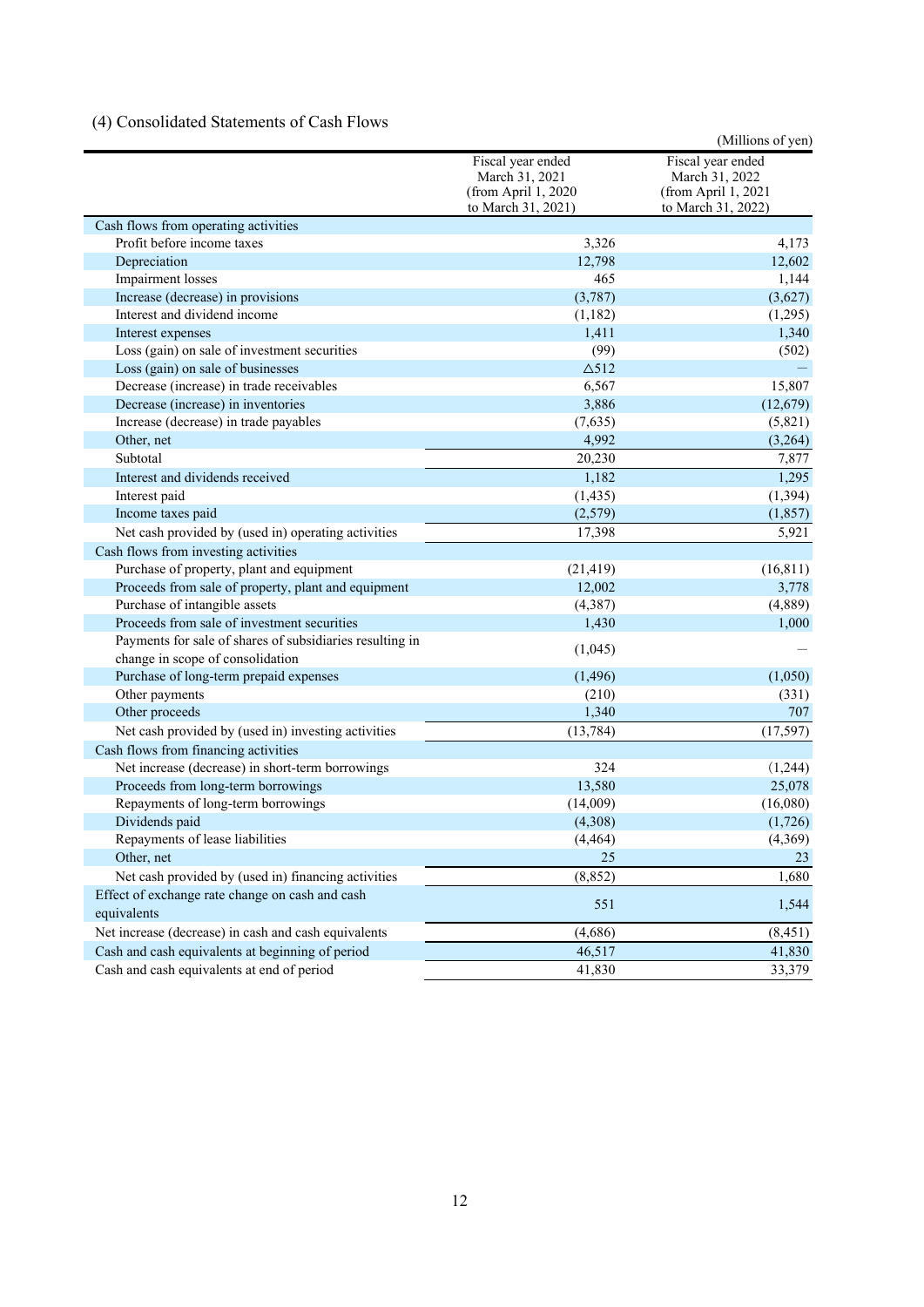- (5) Notes to Consolidated Financial Statements
- (Notes Relating to Going Concern Assumption) Not applicable

(Changes of Significant Subsidiaries during the Fiscal Year ended March 31, 2022)

For the fiscal year ended March 31, 2022, Oki Data Corporation, the Company's specified company and wholly owned subsidiary, is excluded from the scope of consolidation since it disappeared due to an absorption-type merger in which the Company was the surviving company.

#### (Changes in Accounting Policies)

#### (Adoption of the Accounting Standard for Revenue Recognition)

The Company has adopted "Accounting Standard for Revenue Recognition" (ASBJ Statement No.29, March 31, 2020) and related implementation guidance from the beginning of the fiscal year under review, and recognize revenue at the amount expected to be received in exchange for its goods or services when the dominance of the promised goods or services is transferred to a customers.

As a result of its change, revenue is recognized over a certain period of time as performance obligations are fulfilled for contract manufacturing and various types of work, except for very short-term work. In the past, the Company used to apply the percentage of completion standard to all construction projects and contract manufacturing, except for those that are very short term, and the completion standard to all other construction projects, when the results of the construction projects were deemed certain. The Company also uses the input method, which is calculated as the ratio of the actual cost to the estimated total cost, as a method to estimate the progress of fulfillment of the performance obligation. In cases where it is not possible to reasonably estimate the degree of progress in fulfilling the performance obligations, but it is expected that expenses incurred will be recovered, revenue is recognized only within the scope of the actual costs incurred.

In addition, in the case of a transaction in which the Company purchases raw materials from a customer and sells them to the customer after processing, the Company previously recognized revenue at the gross amount of consideration including the purchase price of the raw materials, but changed the method to recognize revenue only at the net amount equivalent to the processing cost, excluding the purchase price of the raw materials.

With regard to the adoption of the Accounting Standard for Revenue Recognition, in accordance with the transitional treatment stipulated in the proviso to paragraph 84 of the Accounting Standard for Revenue Recognition, the cumulative effect of retroactively adopting the new accounting policy prior to the beginning of the fiscal year ended March 31, 2022, has been added to or deducted from retained earnings at the beginning of the fiscal year ended March 31, 2022 and the new accounting policy has been adopted from the beginning balance of the fiscal year ended March 31, 2022. However, the Company does not apply the new accounting policy retroactively to contracts for which the Company had recognized the amount of almost all revenues before the beginning of the fiscal year under review according to the previous handling by applying the method stipulated in Paragraph 86 of the Accounting Standard for Revenue Recognition. In addition, applying the method stipulated in the in-addition clause (1) of Paragraph 86 of the Accounting Standard for Revenue Recognition, the Company accounted for changes in contracts that had been entered into before the beginning of the fiscal year under review based on the terms of the contracts after reflecting all the changes in contracts and adds and subtracts their cumulative effects to and from retained earnings at the beginning of the fiscal year under review.

As a result, net sales, cost of sales, and selling, general and administrative expenses decreased by ¥598 million, ¥269 million, and ¥735 million, respectively. Thus, operating income improved by ¥406 million. As a result of a ¥18 million decrease in non-operating expenses, ordinary income and profit before income taxes each improved by ¥424 million. The impact on retained earnings at the beginning of the fiscal year under review is minimal.

In accordance with the application of Accounting Standard for Revenue Recognition and related implementation guidance from the beginning of the fiscal year under review, notes and accounts receivable, which were included in the consolidated balance sheets of the previous fiscal year, have been included in "notes and accounts receivable - trade and contract assets". The Company has not reclassified the previous consolidated fiscal year using the new presentation method in accordance with the transitional treatment prescribed in Article 89, Paragraph -2 of the Accounting Standard for Revenue Recognition.

#### (Adoption of the Accounting Standard for Fair Value Measurement)

The Group has adopted "Accounting Standard for Fair Value Measurement" (ASBJ Statement No.30, July 4, 2019) and related implementation guidance from the beginning of the fiscal year ended March 31, 2022. Based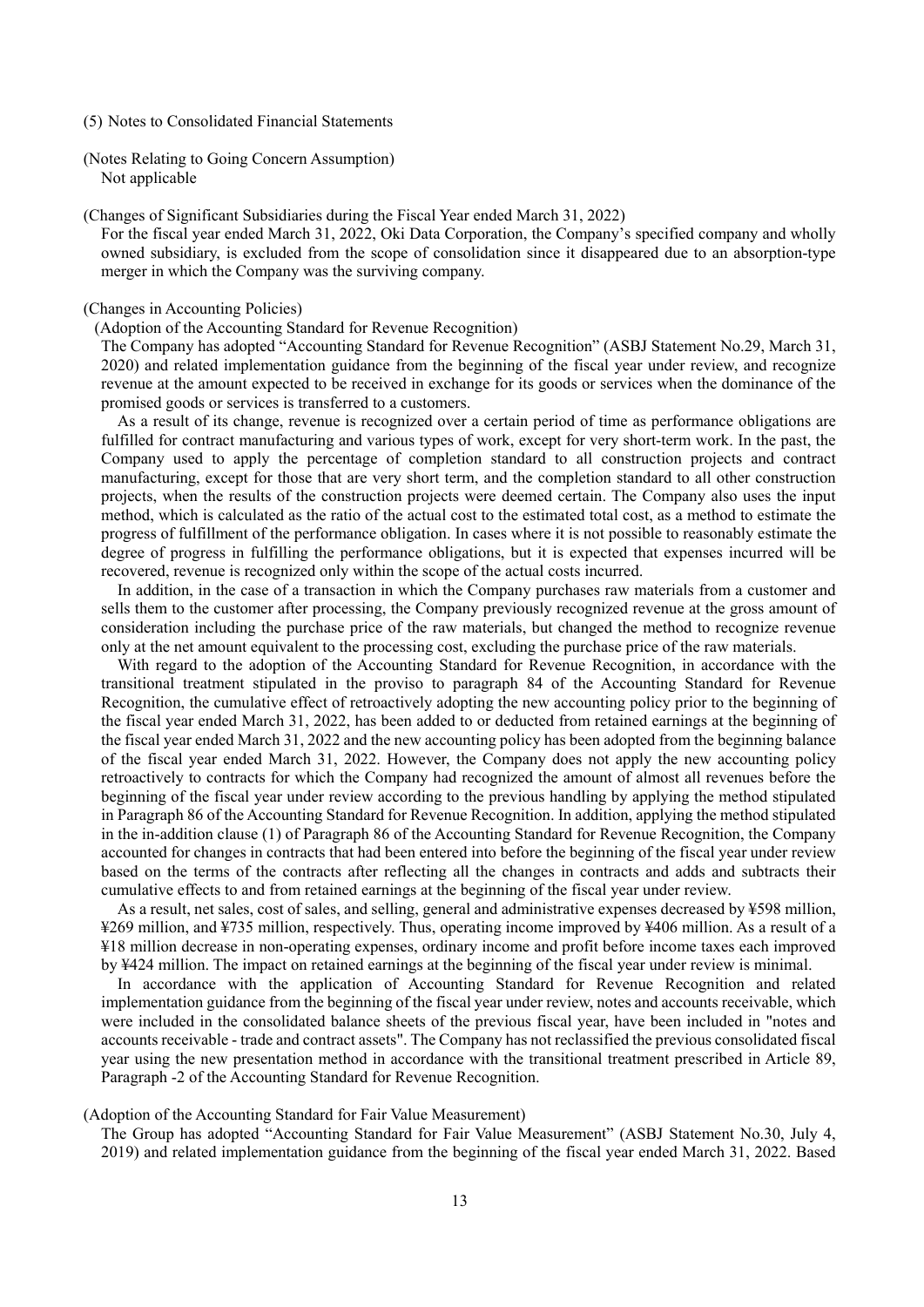on the transitional treatment prescribed in Paragraph 19 of the Accounting Standard for Fair Value Measurement and Paragraph 44-2 of the "Accounting Standard for Financial Instruments" (ASBJ Statement No.10, July 4, 2019), the Group have decided to apply the new accounting policies set forth by the Accounting Standard for Fair Value Measurement into the future. These changes had no impact on the full-year consolidated financial statements.

(Implementation costs associated with cloud computing agreements)

Certain overseas consolidated subsidiaries apply International Financial Reporting Standards (IFRS). In the past, they applied IAS 38 ("Intangible Assets"), recognizing configuration and customization costs associated with cloud computing agreements as intangible assets. However, based on an agenda decision by the IFRS Interpretations Committee announced in April 2021, those overseas subsidiaries changed their accounting policy to recognize the costs of configuration and customization services as expenses when received. This change in accounting policy has been applied retroactively, and the consolidated financial statements for the previous fiscal year have been retroactively adjusted for purposes of comparison.

As a result of this retroactive application, SG&A expenses for the fiscal year ended March 31, 2021 rose by ¥614 million, while operating income, ordinary income, and profit before income taxes each declined by ¥614 million. In the consolidated balance sheets for the fiscal year ended March 31, 2021, intangible assets were ¥1,667 million lower, and the foreign currency translation adjustment decreased by ¥119 million. In addition, the cumulative effect was reflected in net assets at the beginning of the fiscal year ended March 31, 2021, causing a ¥933 million decrease in the beginning balance of retained earnings. Also, the foreign currency translation adjustment at the beginning of the previous fiscal year was down by ¥9 million.

As a result, net assets per share for the fiscal year ended March 31, 2021 fell by ¥19.26, and the net loss per share worsened by ¥7.09.

(Additional Information)

Fiscal Year Ended March 31, 2022 (from April 1, 2021 to March 31, 2022)

(Application for Arbitration by Consolidated Subsidiaries)

On October 10, 2015, the consolidated subsidiary in China, Oki Banking Systems (Shenzhen) Co., Ltd. (hereinafter, "OBSZ"), filed an arbitration procedure (hereinafter, "Case A") against Shenzhen Yihua Computer Industrial Co., Ltd. (hereinafter, "Yihua Industrial") with the South China International Economic and Trade Arbitration Commission (hereinafter, "SCIA"), seeking payment of RMB 1,115,463 thousand (¥21,483 million at the end of the fiscal year under review) of uncollected trade receivables, and compensation for damages. In addition, OBSZ filed a lawsuit (hereinafter, "Case B") against the parent company of Yihua Industrial, Shenzhen Yihua Computer Co., Ltd. (hereinafter, "Yihua Computer") etc. with the Guangdong Provincial High People's Court, seeking joint and several liability for the obligations mentioned above, and filed an application for asset protection.

On December 16, 2020, SCIA ruled that Yihua Industrial pay RMB 1,096,866 thousand (¥21,125 million at the end of the fiscal year under review) in unpaid product payments to OBSZ, as well as overdue interest and legal fees, and the arbitration was finalized. On December 23, 2021, the Guangdong Provincial High People's Court ruled that Yihua Computer etc. are jointly liable for Yihua Industrial's obligation to pay OBSZ. In response to this, Yihua Computer etc. filed an appeal against Case B to the Supreme People's Court on January 5, 2022, and deliberations are currently underway.

In consideration of the status of the above litigation, OBSZ recorded a provision for doubtful accounts for RMB 488,507 thousand (¥9,408 million at the end of the fiscal year under review) as uncollectible, based on cash flows that were determined to be collectible in consideration of the probability that the judgment of December 23, 2021 in Case B would be maintained and the litigation would become final and binding. For the fiscal year under review, a reversal of provision for doubtful accounts of ¥3,198 million was recorded as a reversal of selling, general and administrative expenses.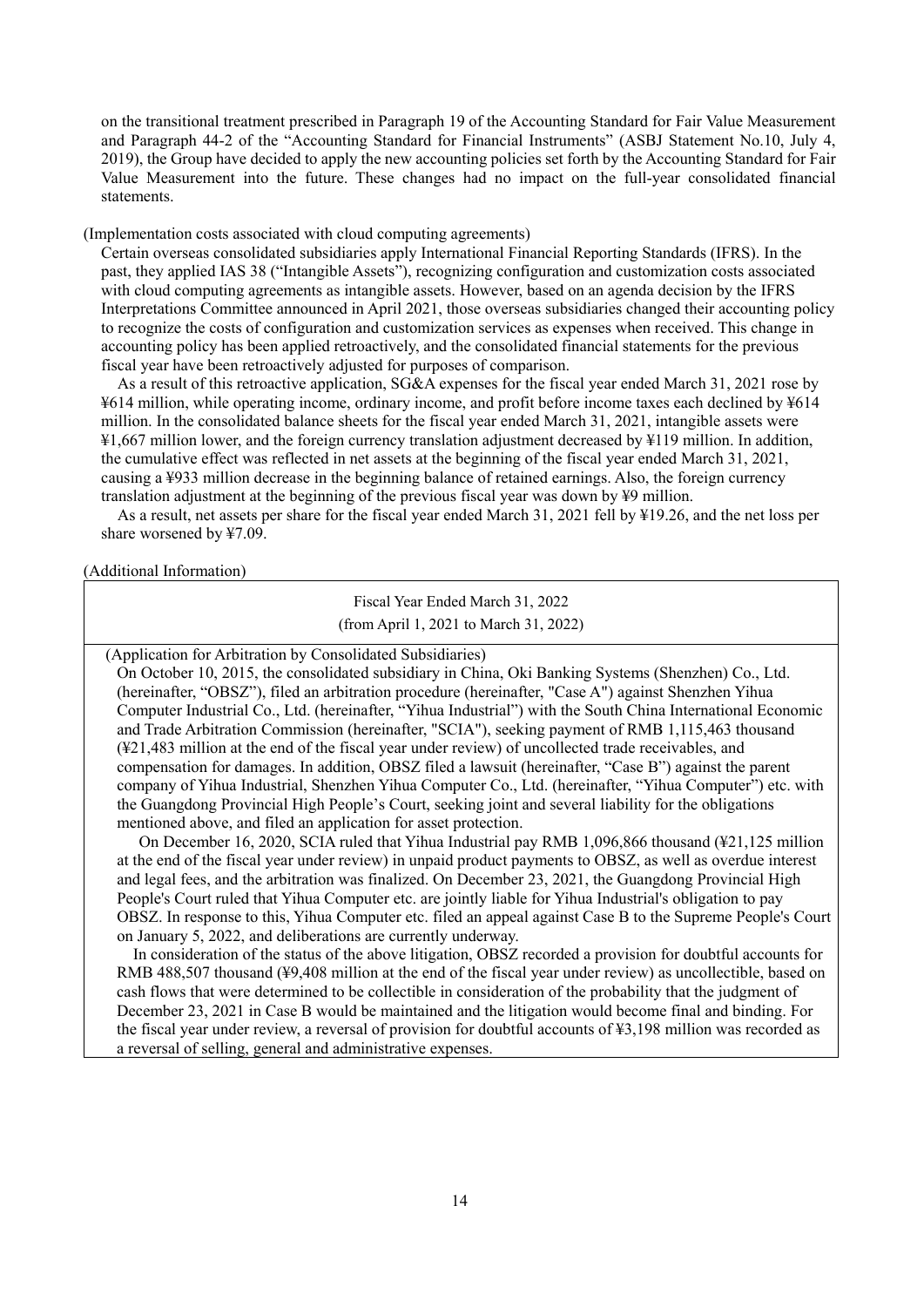#### (Segment Information)

1. Overview of reportable segments

The reportable segments of the Company are the business units for which the Company is able to obtain respective financial information separately in order for the Board of Directors to conduct periodic review to determine distribution of management resources and evaluate their business results.

The Company has two reportable segments, "Solution Systems business" and "Components & Platforms business." Each of them plans comprehensive strategies about their main product lines in domestic and overseas markets and deploys business activities.

Solution Systems business provides solutions that leverage IoT and solutions that enable business processes to be optimized and streamlined.

Components & Platforms business provides products and services such as automation equipment and peripheral products utilizing core technologies including mechatronics and electronics, and also provides manufacturing service as a platform.

| Business segment        | Major products and services                                                                                                                                                                                                                                                                                                                                                                                                     |
|-------------------------|---------------------------------------------------------------------------------------------------------------------------------------------------------------------------------------------------------------------------------------------------------------------------------------------------------------------------------------------------------------------------------------------------------------------------------|
| <b>Solution Systems</b> | Traffic infrastructure-related systems, disaster-related systems, self-defense-<br>related systems, communications equipment for telecom carriers, bank branch<br>systems, centered-administration systems, ticket reservations and issuing<br>systems, IP-PBX, business telephones, contact centers, 920MHz band<br>wireless multi-hop communication systems, etc.                                                             |
| Components & Platforms  | ATMs, cash handling equipment, bank branch terminals, ticket reservations<br>and issuing terminals, check-in terminals, currency exchange machines, and<br>ATM monitoring and operations services, color and monochrome LED<br>printers, color and monochrome LED multifunction printers, wide format ink<br>jet printers, dot-impact printers, consigned designing and manufacturing<br>services, printed circuit boards, etc. |

Listed below are the major products and services of each reportable segment:

(Change in reportable segment classification)

From the fiscal year ended March 31, 2022, Oki Micro Engineering Co., Ltd. and its subsidiaries, which were previously included in the "Others" category, have been reclassified into the "Components & Platforms business" category for the purpose of improving earnings by sharing resources and improving efficiency with subsidiaries in the Components & Platforms business.

Segment information for the previous fiscal year is prepared based on the reportable segment classification after the change.

(Change in the measurement method)

From the fiscal year ended March 31, 2022, following the merger with Oki Data Corporation, the cases where Oki Data Corporation provided only its printer products to external customers via the Company have been reclassified from Solution Systems business to Components & Platforms business.

The segment information for the previous fiscal year has been prepared based on the changed measurement method.

2. Calculation methods for the amount of net sales, profit and loss by reportable segment Segment income is calculated on an operating income basis. Intersegment transactions are calculated based on prevailing market rates.

(Implementation costs associated with cloud computing agreements)

As is indicated in the section entitled "Changes in Accounting Policies," from the fiscal year ended March 31, 2022 the Company has changed its accounting policy on the costs of configuration and customization associated with cloud computing agreements services, to recognize the costs of configuration and customization services as expenses when received. Segment information for the fiscal year ended March 31, 2021 has been retroactively adjusted to reflect this change in accounting policy.

As a result, for the fiscal year ended March 31, 2021, the segment loss in the Components & Platforms business worsened by ¥614 million.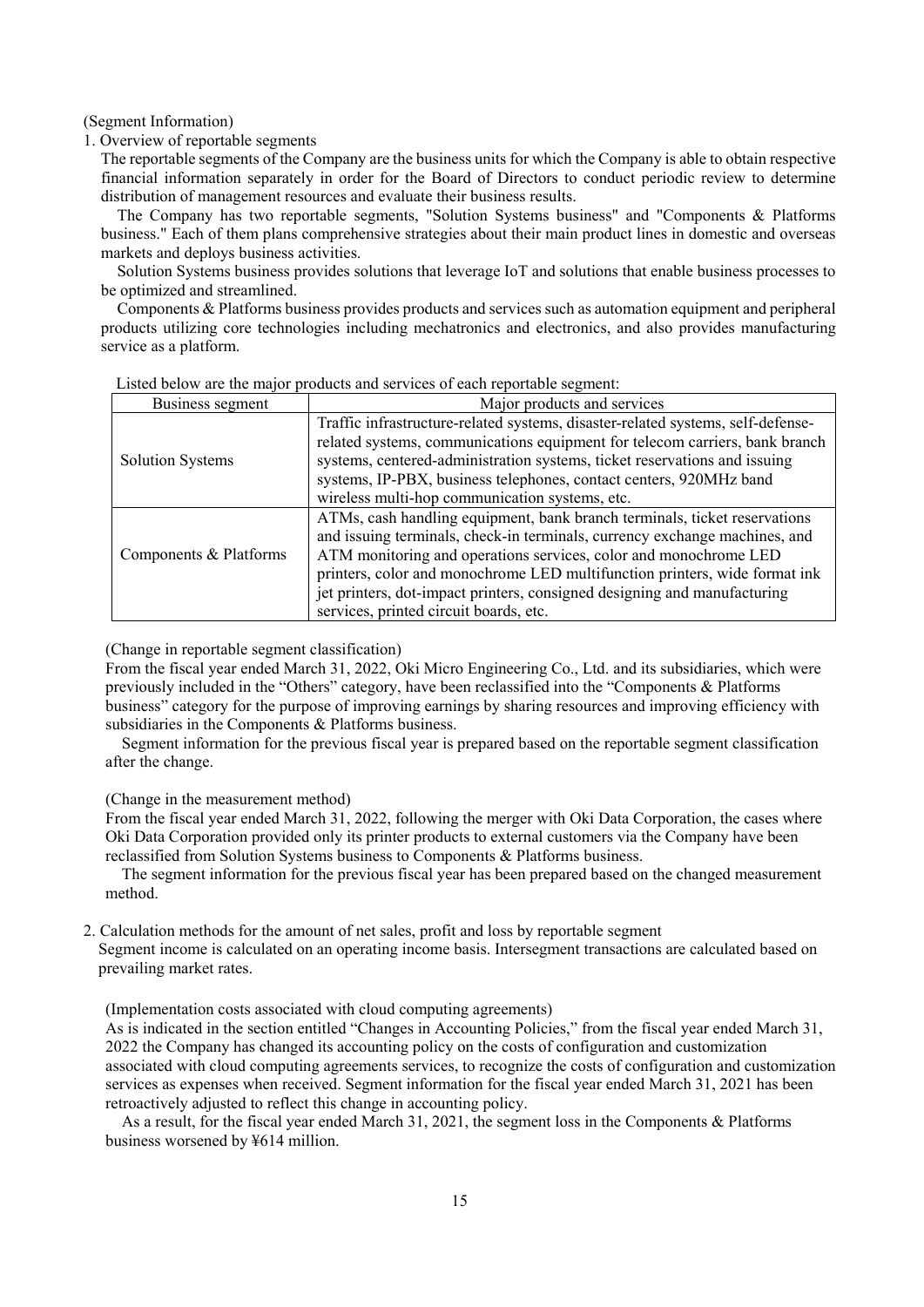## 3. Information about amounts of net sales, profit and loss by reportable segment Previous fiscal year (from April 1, 2020 to March 31, 2021)

|                                           |                            |                           |         |                           |         |                        | (Millions of yen)                                      |
|-------------------------------------------|----------------------------|---------------------------|---------|---------------------------|---------|------------------------|--------------------------------------------------------|
|                                           |                            | Reportable segments       |         |                           |         |                        | Amount                                                 |
|                                           | Solution<br><b>Systems</b> | Components<br>& Platforms | Total   | <b>Others</b><br>(Note 1) | Total   | Adjustment<br>(Note 2) | recorded in<br>consolidated<br>financial<br>statements |
| Net sales                                 |                            |                           |         |                           |         |                        |                                                        |
| Net sales to<br>external<br>customers     | 190,763                    | 201,468                   | 392,231 | 636                       | 392,868 |                        | 392,868                                                |
| Intersegment<br>net sales or<br>transfers | 3,382                      | 6,471                     | 9,853   | 11,786                    | 21,640  | (21,640)               |                                                        |
| Total                                     | 194.146                    | 207,939                   | 402,085 | 12,423                    | 414,508 | (21,640)               | 392,868                                                |
| Segment income<br>$(\text{loss})$         | 16,329                     | (996)                     | 15,333  | (60)                      | 15,273  | (6,377)                | 8,895                                                  |

Current fiscal year (from April 1, 2021 to March 31, 2022)

|                                           |                            |                           |         |                    |         |                        | (Millions of yen)                                      |
|-------------------------------------------|----------------------------|---------------------------|---------|--------------------|---------|------------------------|--------------------------------------------------------|
|                                           |                            | Reportable segments       |         |                    |         | Amount                 |                                                        |
|                                           | Solution<br><b>Systems</b> | Components<br>& Platforms | Total   | Others<br>(Note 1) | Total   | Adjustment<br>(Note 2) | recorded in<br>consolidated<br>financial<br>statements |
| Net sales                                 |                            |                           |         |                    |         |                        |                                                        |
| Net sales to<br>external<br>customers     | 162,645                    | 188,995                   | 351,641 | 423                | 352,064 |                        | 352,064                                                |
| Intersegment<br>net sales or<br>transfers | 1,538                      | 3,732                     | 5,270   | 11,678             | 16,949  | (16,949)               |                                                        |
| Total                                     | 164,183                    | 192,728                   | 356,911 | 12,102             | 369,014 | (16,949)               | 352,064                                                |
| Segment income<br>$(\text{loss})$         | 9,532                      | 3,497                     | 13,030  | 345                | 13,375  | (7,511)                | 5,864                                                  |

Notes: 1. "Others" consists of businesses not included in the reportable segments, such as provision of services, and manufacturing and sales of other equipment products.

2. Details of adjustment are as follows:

|                                             |                      | (Millions of yen)   |
|---------------------------------------------|----------------------|---------------------|
| Segment income or loss                      | Previous fiscal year | Current fiscal year |
| Elimination of intersegment<br>transactions | 127                  | 145                 |
| Corporate expenses*                         | (6,333)              | (7,460)             |
| Adjustment to non-current assets            | (171)                | (195)               |
| Total                                       | (6,377)              | (7,511)             |

\* Corporate expenses are mainly general and administrative expenses and research and development expenses that are not attributable to the reportable segments.